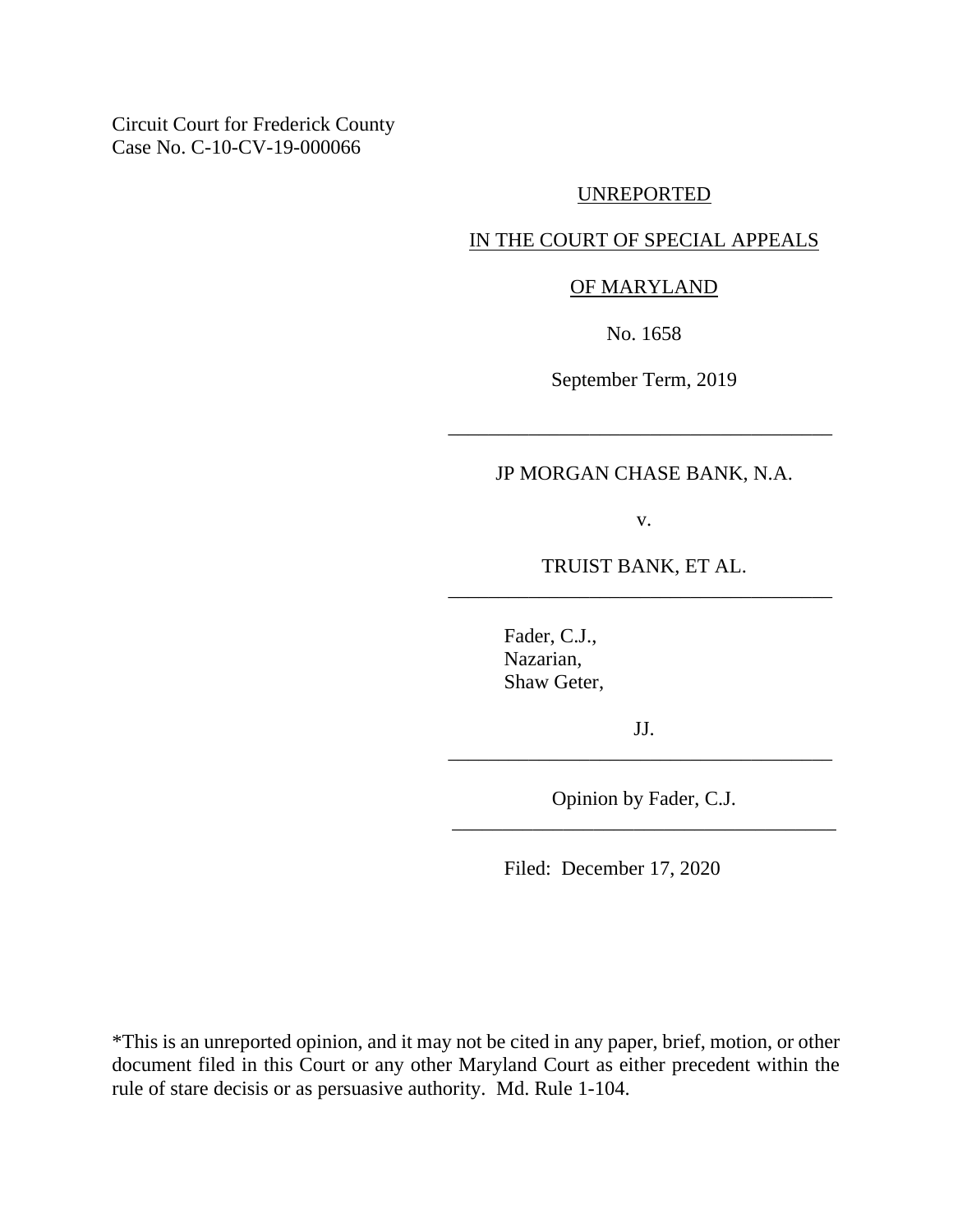— Unreported Opinion — \_\_\_\_\_\_\_\_\_\_\_\_\_\_\_\_\_\_\_\_\_\_\_\_\_\_\_\_\_\_\_\_\_\_\_\_\_\_\_\_\_\_\_\_\_\_\_\_\_\_\_\_\_\_\_\_\_\_\_\_\_\_\_\_\_\_\_\_\_\_\_\_\_\_\_\_\_\_

This appeal concerns the respective priority positions of (1) a lender who refinances a home mortgage loan secured by a first-priority deed of trust on the property, and (2) an intervening home equity lender whose line of credit is secured by a deed of trust on the same property.<sup>1</sup> Specifically, we consider whether the refinancing lender is equitably subrogated to the original home mortgage lender's senior priority position when, in a transaction contemporaneous with the refinancing, the intervening home equity lender's line of credit is paid down to zero but, unbeknownst to the refinancing lender, the line is not closed and the deed of trust is never released. We hold that in such circumstances the refinancing lender is equitably subrogated to the position of the original, first-priority lender if the intervening lender maintains its original priority position, is not otherwise prejudiced, and would be unjustly enriched in the absence of subrogation.

JP Morgan Chase Bank, N.A., the appellant and refinancing lender in our scenario, brought this action in the Circuit Court for Frederick County against Branch Banking and Trust Company (" $BB&T$ "),<sup>2</sup> the appellee and intervening home equity lender. JP Morgan sought declarations that (1) it was equitably subrogated to the position of the lender whose loan it refinanced, and (2) BB&T's deed of trust is released. The circuit court entered

 $1$  By "intervening," we mean a lender who recorded its deed of trust after that of the original lender and before that of the refinancing lender. *See G.E. Capital Mortg. Servs. v. Levenson*, 338 Md. 227, 238 n.1 (1995) (providing definition of "intervening lienholder" in the context of equitable subrogation).

<sup>&</sup>lt;sup>2</sup> In December 2019, BB&T merged with SunTrust and took the name Truist Bank. Press Release, Truist Bank, *BB&T and SunTrust complete merger of equals to become Truist* (Dec. 9, 2019), https://media.truist.com/2019-12-09-BB-T-and-SunTrust-completemerger-of-equals-to-become-Truist (accessed Dec. 10, 2020). For consistency with the record, we refer to the entity throughout this opinion as BB&T.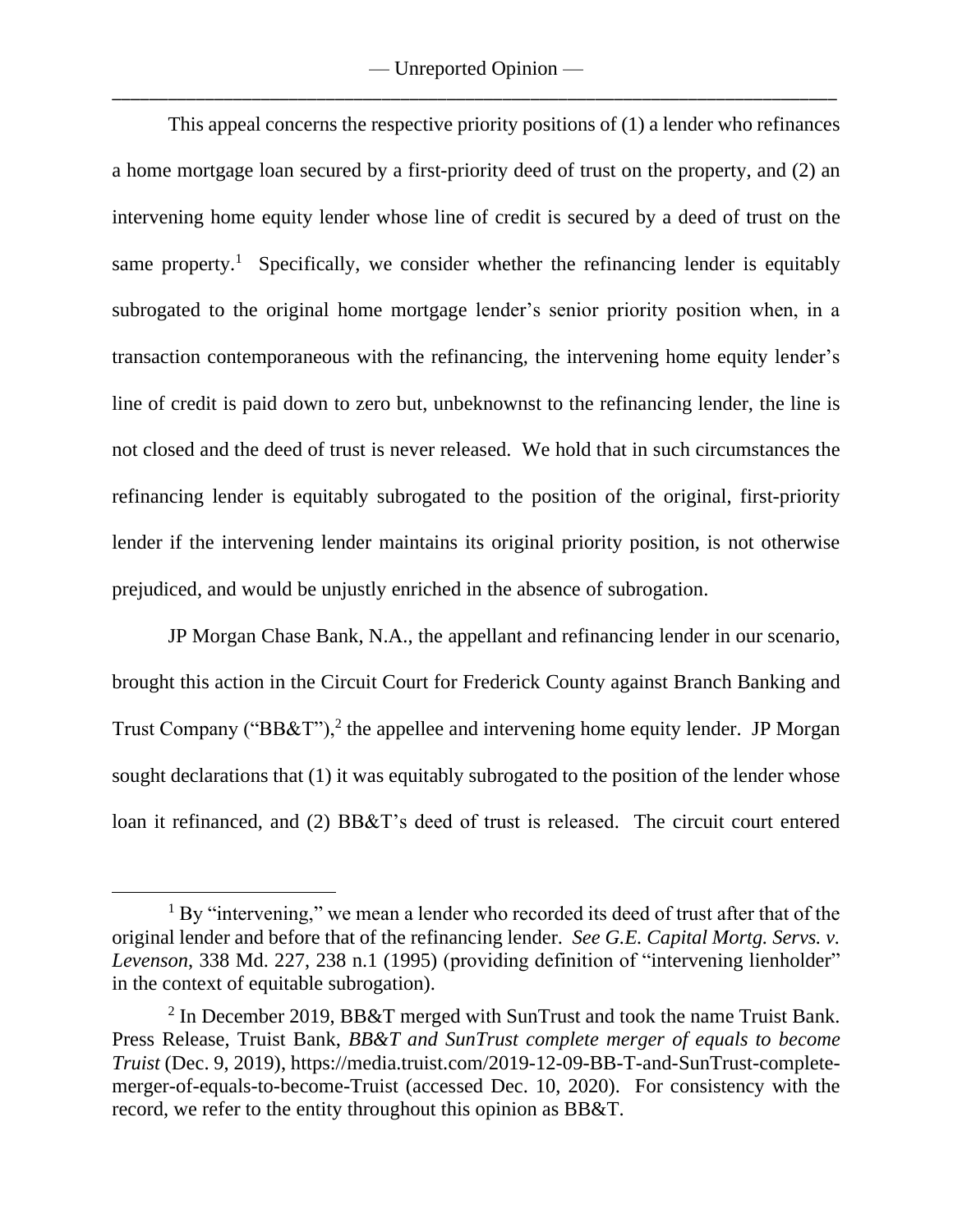summary judgment in favor of BB&T on both claims but did not enter a declaratory judgment. We agree with the circuit court's judgment regarding the release claim but must remand for entry of a proper declaratory judgment. We will reverse the entry of judgment regarding the equitable subrogation claim and remand for further proceedings, including reconsideration of JP Morgan's cross-motion for summary judgment in light of this opinion.

#### **BACKGROUND<sup>3</sup>**

### *The First Equity and BB&T Lines of Credit and Deeds of Trust*

Denzil and Simone Waldron purchased their home in Adamstown (the "Property") on May 5, 2005 with the aid of a loan from First Equity Mortgage Inc. for \$443,450.00 (the "First Equity Loan"), secured by a deed of trust (the "First Equity Deed of Trust"). The First Equity Deed of Trust was properly recorded on May 9, 2005 as the first-priority lien on the Property.

Also on May 5, 2005, the Waldrons obtained a home equity line of credit from BB&T in the amount of \$83,000.00 (the "BB&T Line of Credit"), secured by a deed of trust (the "BB&T Deed of Trust"), which was also properly recorded on May 9, 2005, after the First Equity Deed of Trust, as the second-priority lien on the Property.

The terms of the BB&T Line of Credit permitted the Waldrons to borrow up to \$83,000.00 for an initial five-year "draw period," subject to renewal for up to two

 $3$  In this review of the circuit court's grant of summary judgment, we view the factual record "in the light most favorable to the non-moving party." *Steamfitters Local Union No. 602 v. Erie Ins. Exch.*, 469 Md. 704, 746 (2020).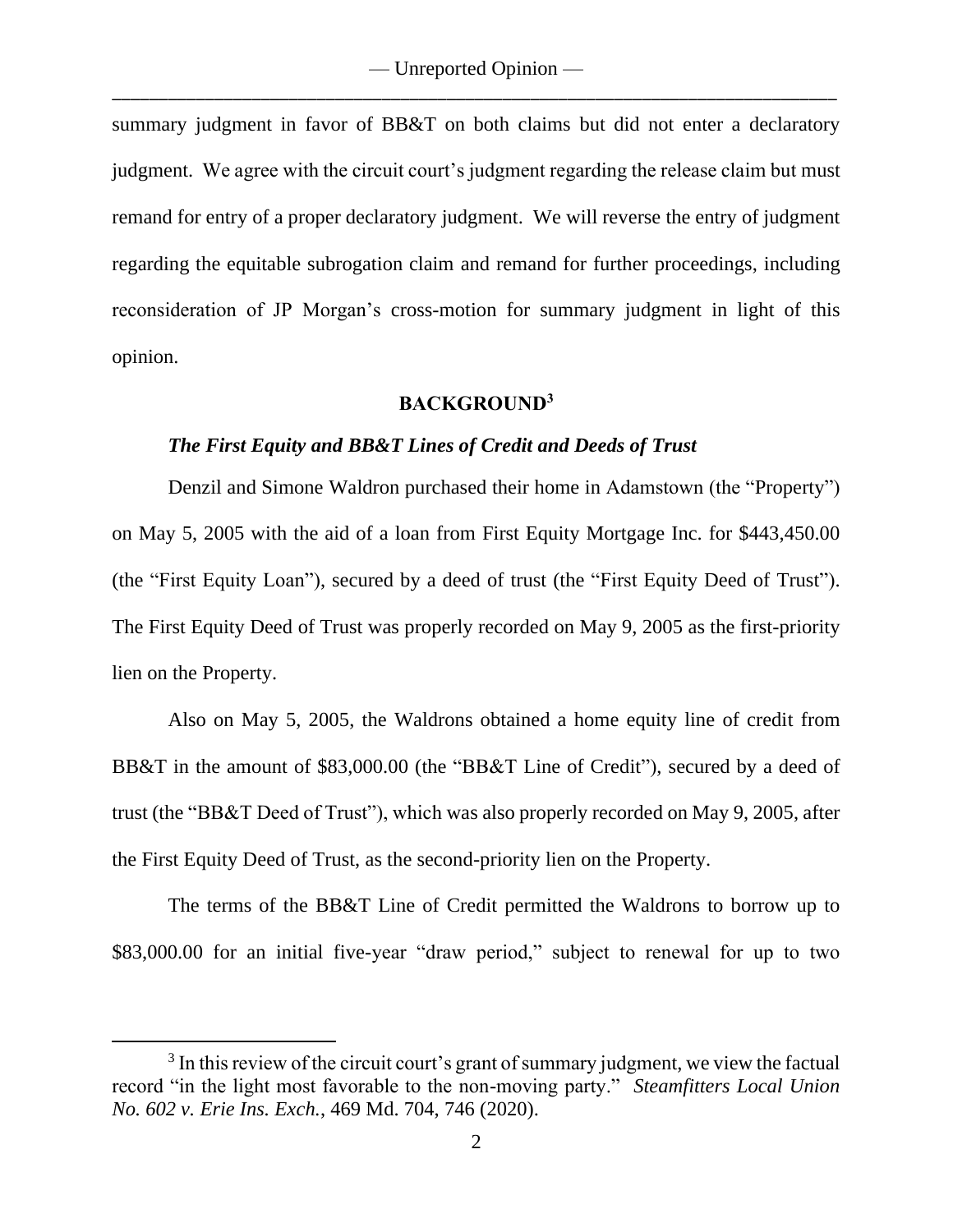additional five-year periods. BB&T was required to notify the Waldrons if it decided not to renew after either of the first two five-year draw periods. The Waldrons were required to pay only interest during the draw period(s), with the principal to be paid down thereafter. The Waldrons could terminate the agreement at any point by providing BB&T with written notice. BB&T, by contrast, could terminate the agreement in only three circumstances: (1) for fraud or misrepresentation by the Waldrons; (2) if the Waldrons failed to meet their repayment terms; and (3) if the Waldrons acted or failed to act in a way that adversely affected BB&T's security in the Property. BB&T could also freeze or reduce the credit limit of the account if, among other reasons, "the value of the property which secures [the credit] Agreement . . . declines significantly below its appraised value[.]"

The BB&T Deed of Trust states that it secures the line of credit debt up to \$83,000.00 and that all "advances, readvances and future advances [made under the line of credit] shall become part of the indebtedness secured by this Deed of Trust with the same priority from the date of recordation of this Deed of Trust[.]" Moreover, in that instrument, BB&T and the Waldrons

> expressly agreed that the outstanding principal balance of the indebtedness secured hereby may, from time to time, be reduced to a zero balance without such repayment operating to extinguish and release the lien and security interest created by this Deed of Trust. This Deed of Trust shall remain in full force and effect as to any subsequent future advances and readvances made after the zero balance without loss of priority until the indebtedness secured hereby is paid in full and satisfied, the Note and other Documents have been cancelled and this Deed of Trust released of record[.]

> > 3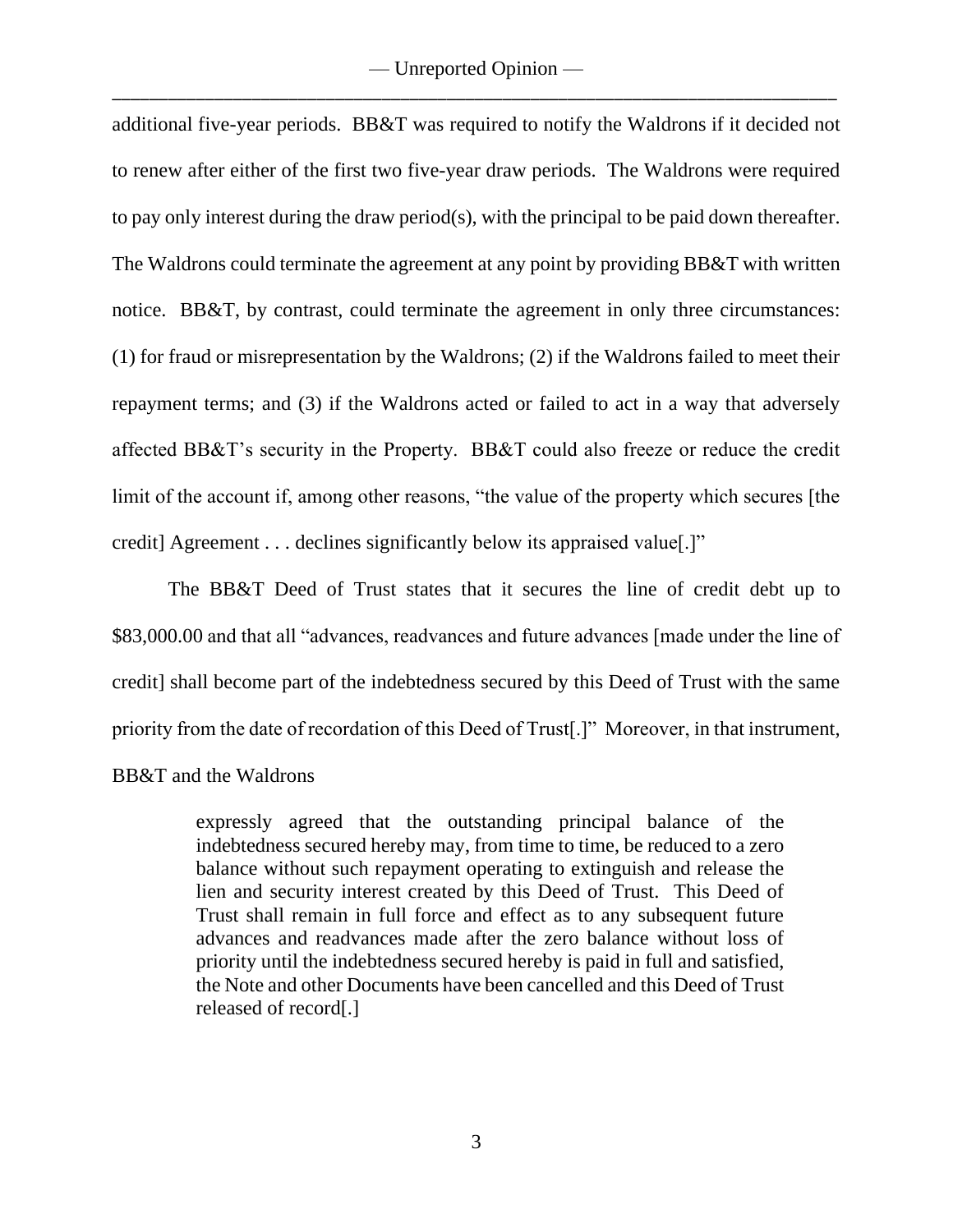### *Refinancing*

The following month, in June 2005, the Waldrons obtained two new loans from Wells Fargo Bank, N.A. First, Wells Fargo refinanced the First Equity Loan with a new home mortgage loan of \$450,000.00, secured by a deed of trust, which was properly recorded on July 7, 2005. Out of the loan, \$446,104.35 went to pay off the outstanding balance of the First Equity Loan, which included principal and accrued interest. With its loan extinguished, First Equity released its deed of trust. In August 2017, Wells Fargo assigned the loan and the deed of trust to JP Morgan. For simplicity, we will refer to: (1) the loan used to refinance the First Equity Loan as the "JP Morgan Loan"; (2) the corresponding deed of trust as the "JP Morgan Deed of Trust"; and (3) both JP Morgan and, only in its capacity as JP Morgan's predecessor-in-interest with respect to the JP Morgan Loan and the JP Morgan Deed of Trust, Wells Fargo, as "JP Morgan."

Second, Wells Fargo extended the Waldrons a line of credit with a maximum draw of \$83,000.00 ("Wells Fargo Line of Credit"), secured by another new deed of trust in favor of Wells Fargo. The proceeds of the Wells Fargo Line of Credit were used to pay the balance of the BB&T Line of Credit down to zero.

The combined settlement statement for the JP Morgan Loan and the Wells Fargo Line of Credit identifies a "Release Prep/Procurement" fee of \$85.00 and a "Release" charge of \$60.00. The document does not identify whether these fees were attributable to both loans or just one. Apparently, the Waldrons did not submit the written request required by its agreement with BB&T to terminate that line of credit, BB&T therefore neither terminated the line of credit nor released its deed of trust, and JP Morgan did not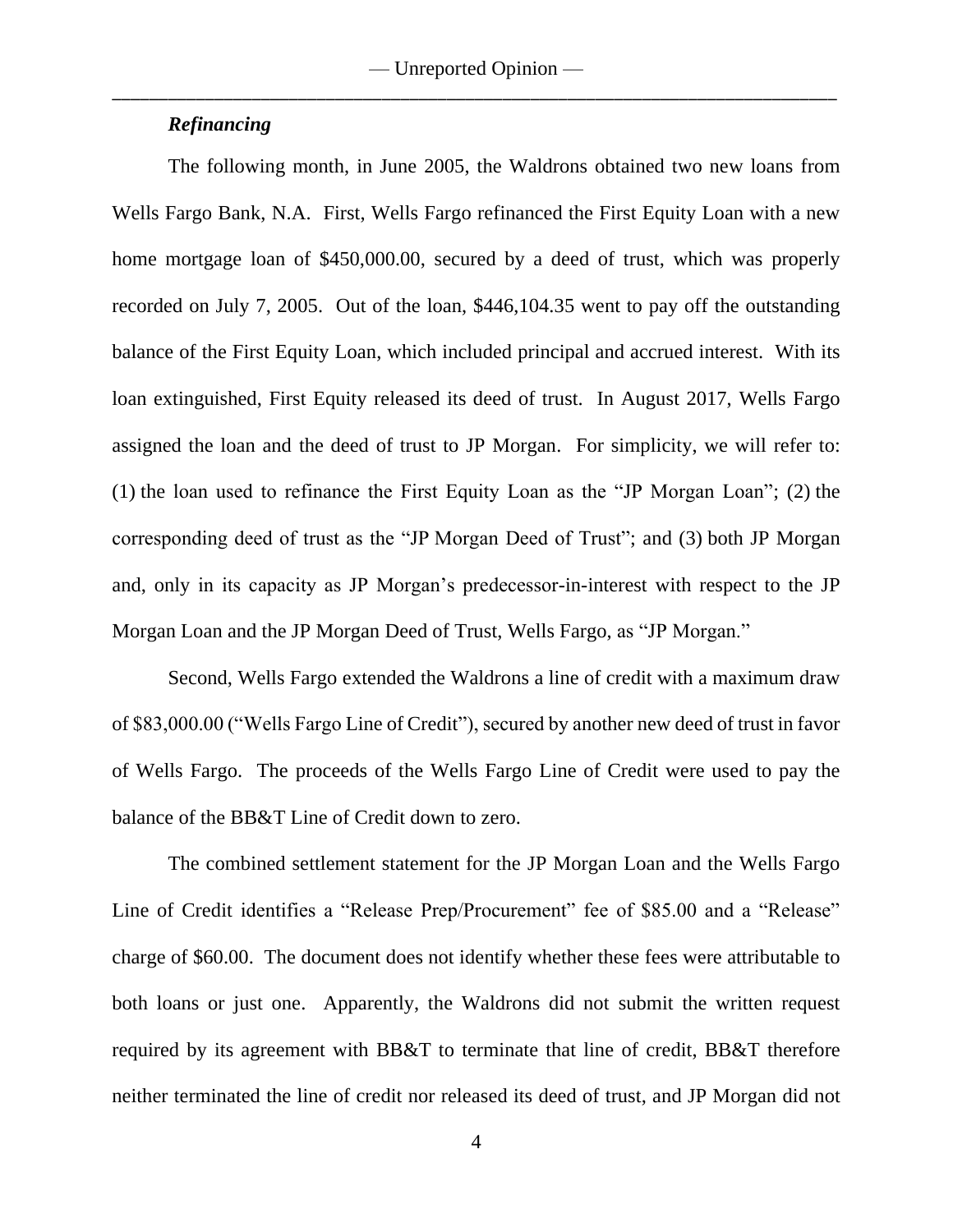check to verify that either of those actions had occurred. The Waldrons subsequently redrew on the still-open BB&T Line of Credit and ultimately defaulted on their payment obligations.

#### *Procedural History*

On October 12, 2018, BB&T docketed a foreclosure action and sent notice to JP Morgan of its intent to sell the Property at foreclosure. According to JP Morgan, it was only upon receipt of that notice that it became aware that BB&T's lien had never been released.

On January 22, 2019, JP Morgan filed a two-count complaint in the Circuit Court for Frederick County. In Count I, JP Morgan alleged that it intended to cause the release of the BB&T Deed of Trust when its funds were used to pay the line of credit down to zero, and it sought a declaration "that the BB&T Deed of Trust is released." In Count II, JP Morgan sought a declaration that it was equitably subrogated to the rights and priority lien position of First Equity when it paid off the First Equity Loan.

BB&T filed a motion to dismiss, which the court considered as a motion for summary judgment. JP Morgan filed a motion for partial summary judgment as to Count II (equitable subrogation) and, pursuant to Rule 2-501(d), sought the opportunity to engage in further discovery before responding to BB&T's motion regarding Count I (release). The circuit court issued an oral ruling granting summary judgment in favor of BB&T and against JP Morgan. The court, relying heavily on this Court's decision in *Egeli v. Wachovia Bank, N.A.*, 184 Md. App. 253 (2009), made three broad points in support of its ruling. First, the court concluded that JP Morgan "was aware of the BB&T loan" and, as a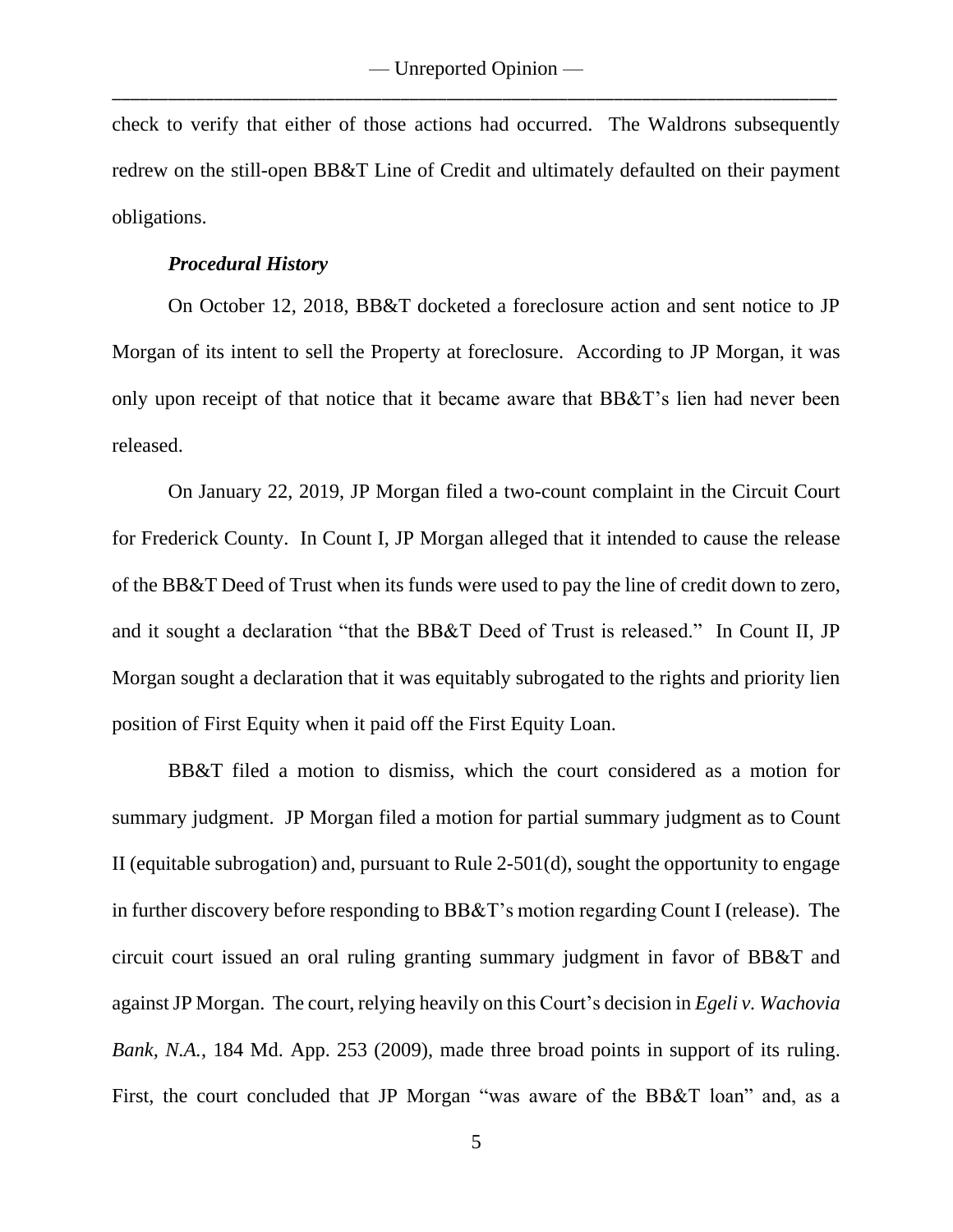"sophisticated borrower," had an obligation to investigate whether BB&T had released its deed of trust. Second, the court found that, like the line of credit lender in *Egeli*, BB&T lacked the ability to close the line of credit on its own because it was obligated by its line of credit agreement to make advances "until the borrower closes the account or BB&T, for some reason[] set forth in the agreement . . . terminates their contract."<sup>4</sup> Third, although BB&T made its loan with the expectation that it would occupy a second-priority lien position relative to the First Equity Deed of Trust, the court believed that JP Morgan's delay in raising its equitable subrogation claim prejudiced BB&T in two ways: (1) the Waldrons redrew against the credit limit; and (2) the JP Morgan Loan was "a higher first priority mortgage" than the First Equity Loan.<sup>5</sup>

On September 25, 2019, the court entered an order that, without further explanation, denied JP Morgan's motion for summary judgment, granted BB&T's motion, denied

<sup>&</sup>lt;sup>4</sup> It was not quite true that BB&T was required to continue to extend loans up to the credit limit throughout the relevant time period, for two reasons. First, the BB&T credit line agreement was entered for an initial five-year draw period, subject to renewal. Thus, for the draw period to have extended into 2017, BB&T presumably chose to renew it in 2010 and again in 2015. Second, the agreement permitted BB&T to reduce the credit limit based on a "significant decline" in the Property's value. Although the record does not contain specific evidence regarding the value of the Property, BB&T's counsel informed the circuit court that it had decreased, and the existence of this dispute suggests the same.

<sup>&</sup>lt;sup>5</sup> The court's reference to "a higher first priority mortgage" apparently refers to the difference between the original principal amount of the First Equity Loan—\$443,450.00 and the amount of proceeds from the JP Morgan Loan that went to pay off that loan— \$446,104.35. As we explain below, the difference was attributable to interest charged by First Equity and, in any event, JP Morgan could be subrogated only to the extent of the loan it paid.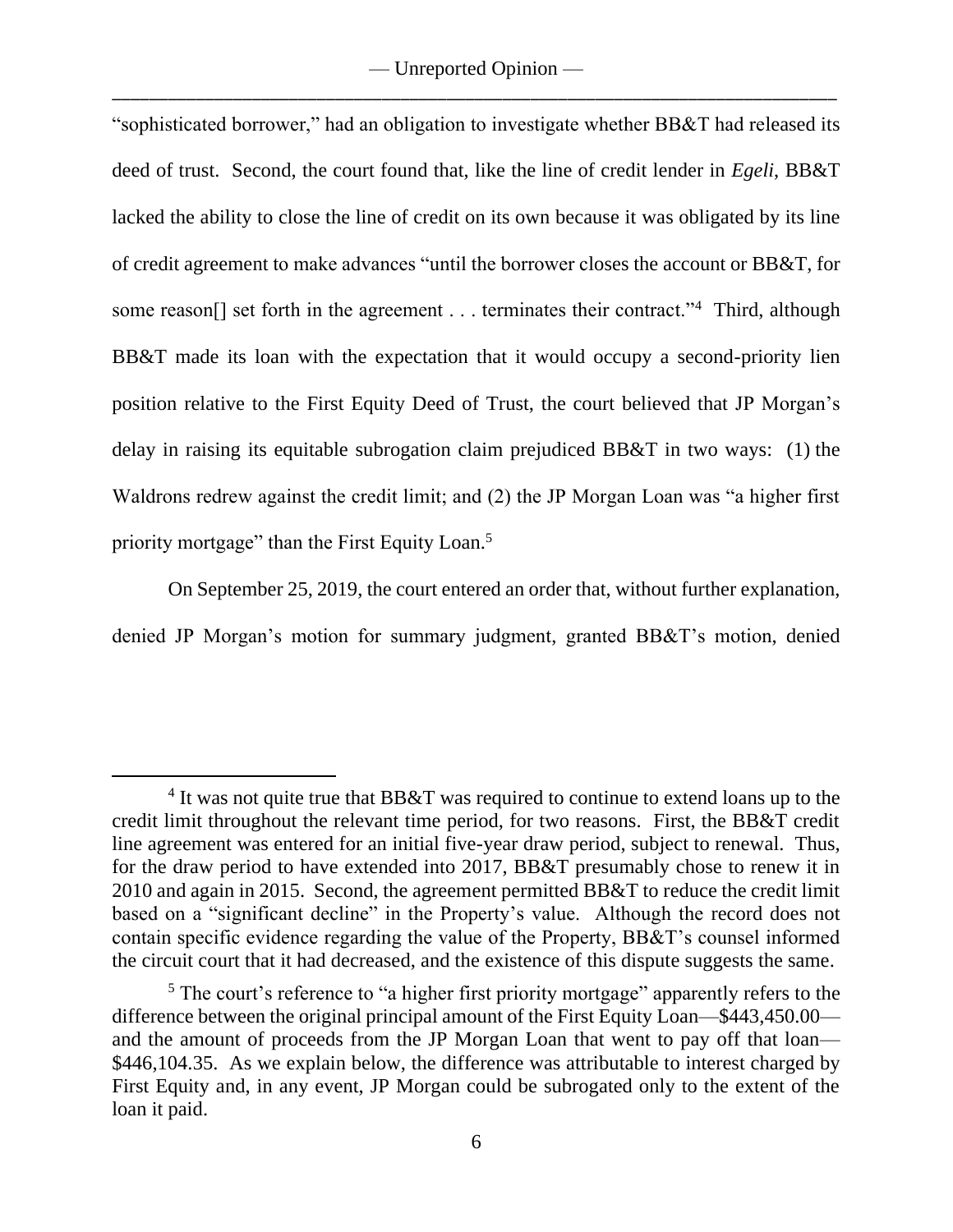further discovery, and entered judgment in favor of BB&T on both counts of the complaint. The court did not issue a declaratory judgment.JP Morgan timely appealed.

### **DISCUSSION**

A circuit court may grant a motion for summary judgment "in favor of or against the moving party if the motion and response show that there is no genuine dispute as to any material fact and that the party in whose favor judgment is entered is entitled to judgment as a matter of law." Md. Rule 2-501(f). An appellate court reviews a grant of summary judgment without deference, "examining the record independently to determine whether any factual disputes exist when viewed in the light most favorable to the non-moving party and in deciding whether the moving party is entitled to judgment as a matter of law." *Steamfitters Local Union No. 602 v. Erie Ins. Exch.*, 469 Md. 704, 746 (2020). "This Court limits its review to the grounds relied upon by the trial court." *Id.* By contrast, we review a denial of summary judgment for abuse of discretion, because "a trial court may exercise its discretionary power to deny a motion for summary judgment . . . even if the moving party has shown that there is no genuine dispute of material fact and that it is entitled to judgment as a matter of law." *Estate of Castruccio v. Castruccio*, 247 Md. App. 1, 60 (2020).

# **I. THE CIRCUIT COURT ERRED IN NOT DECLARING THE RIGHTS AND OBLIGATIONS OF THE PARTIES.**

As an initial matter, the circuit court erred by failing to issue a declaration of the parties' rights and obligations. JP Morgan requested that the court issue a declaration of

7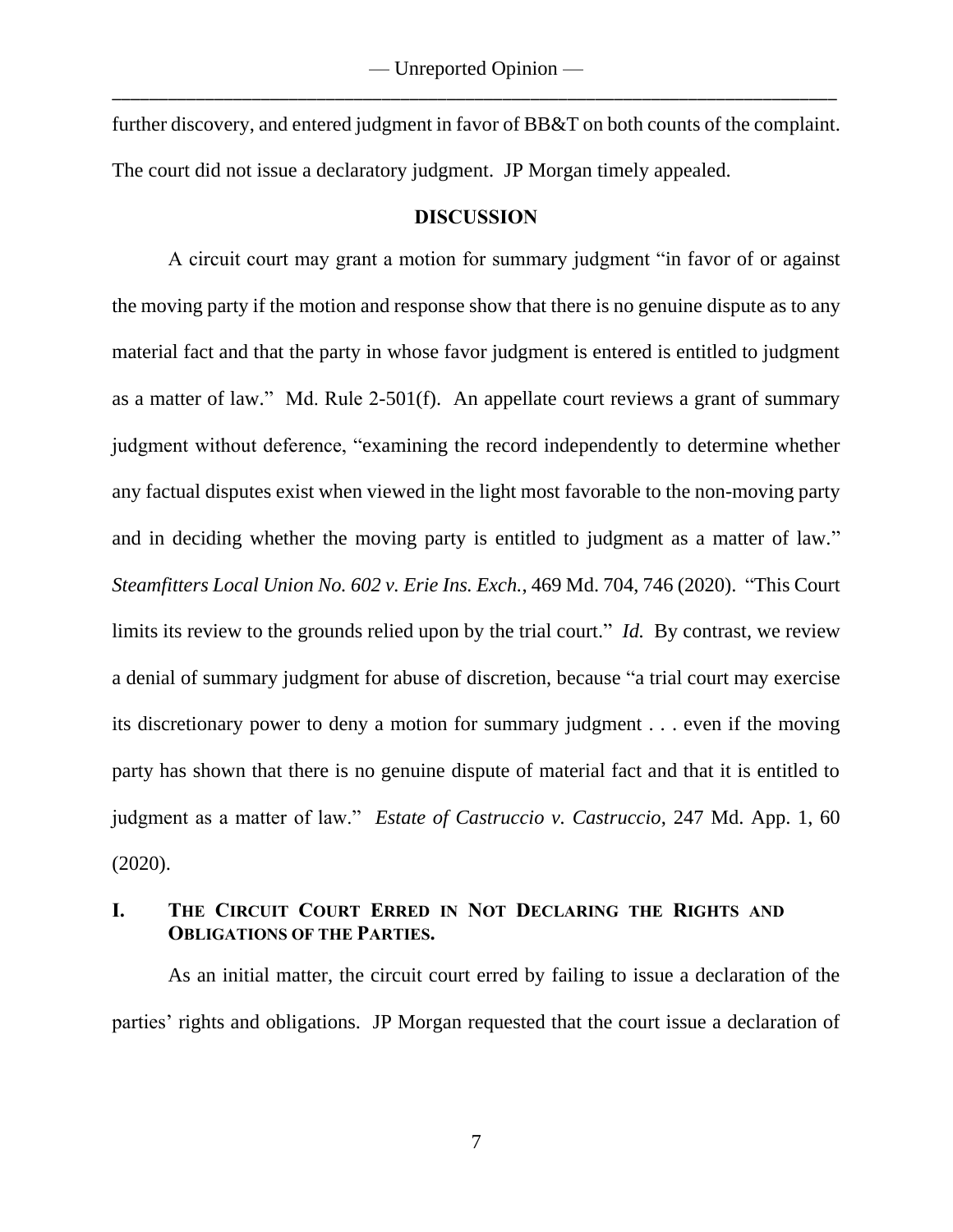the rights and obligations of the parties in Count I (as to release) and in Count II (as to

equitable subrogation). As the Court of Appeals has explained:

[W]hen a declaratory judgment action is brought and the controversy is appropriate for resolution by declaratory judgment, the court must enter a declaratory judgment and that judgment, defining the rights and obligations of the parties or the status of the thing in controversy, *must be in writing*. It is not permissible for the court to issue an oral declaration. . . . *When entering a declaratory judgment, the court must, in a separate document, state in writing its declaration of the rights of the parties, along with any other order that is intended to be part of the judgment*. *Although the judgment may recite that it is based on the reasons set forth in an accompanying memorandum, the terms of the declaratory judgment itself must be set forth separately*. Incorporating by reference an earlier oral ruling is not sufficient, as no one would be able to discern the actual declaration of rights from the document posing as the judgment. This is not just a matter of complying with a hypertechnical rule. The requirement that the court enter its declaration in writing is for the purpose of giving the parties and the public fair notice of what the court has determined.

*Bowen v. City of Annapolis*, 402 Md. 587, 608-09 (2007) (quoting *Allstate Ins. v. State* 

*Farm Mut. Auto. Ins.*, 363 Md. 106, 117 n.1 (2001)). Here, the court did not declare the rights and obligations of the parties in a separate document. For that reason alone, we would be required to remand to the circuit court for entry of a proper declaration. That error, however, does not preclude us from exercising our discretion to reach the merits of this appeal, *see Bowen*, 402 Md. at 609, which we choose to do.

## **II. THE CIRCUIT COURT ERRED IN GRANTING SUMMARY JUDGMENT TO BB&T AS TO EQUITABLE SUBROGATION.**

JP Morgan first argues that the circuit court erred in rejecting its claim of equitable subrogation. It contends that: (1) equitable subrogation is the rule when a lender pays off another debt with the intent of taking the same level of priority, as indisputably occurred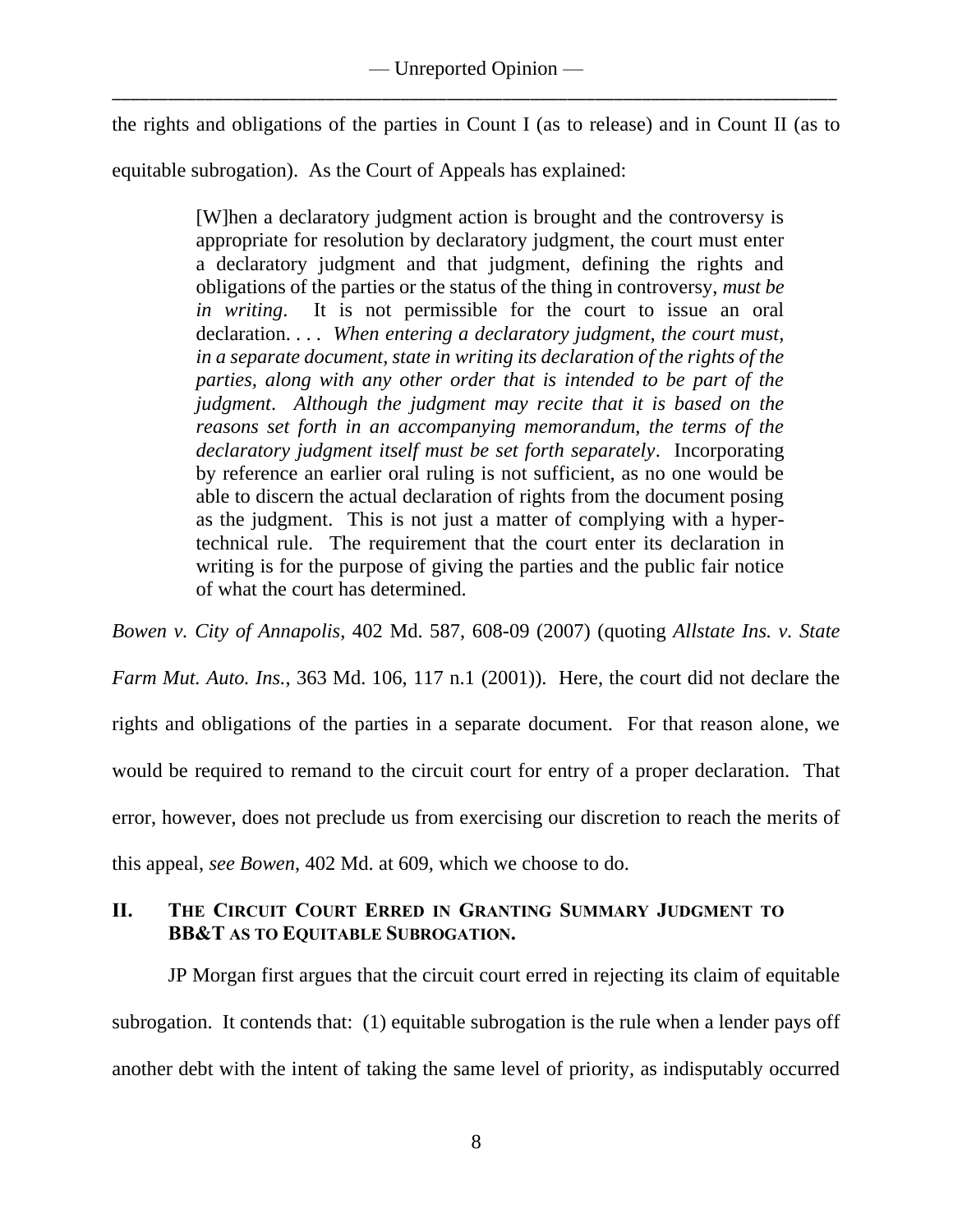here; (2) BB&T would suffer no prejudice from equitable subrogation because it always intended to be in second-priority position and would remain so; (3) to the contrary, BB&T would be unjustly enriched if equitable subrogation is denied; and (4) if JP Morgan was aware of the existence of the BB&T Line of Credit, that would not preclude equitable subrogation. BB&T responds that the circuit court correctly rejected JP Morgan's claim to equitable subrogation because it would prejudice BB&T. BB&T also argues that JP Morgan is a sophisticated entity that negligently failed to check the property records and so has only its own carelessness to blame for its current position.

Equitable subrogation places lenders in their proper relative priority positions when, because of negligence or mistake, they are not in those positions and one party would be unjustly enriched if no correction were made. *See generally Bachmann v. Glazer & Glazer, Inc.*, 316 Md. 405, 412-13 (1989); Joseph T. Latronica, 20A Md. Law Encyc., *Subrogation* § 18 (2020). Here, although we agree that JP Morgan is a sophisticated actor and that it was negligent, negligence does not defeat equitable subrogation when the alternative would be the unjust enrichment of another sophisticated actor—in this case, BB&T. Viewing the facts in the light most favorable to JP Morgan, it was intended to occupy a first-priority lien position with respect to the Property, and BB&T was intended to occupy a secondpriority lien position. Although JP Morgan may have been aware of the existence of the BB&T Line of Credit and Deed of Trust at the time of the refinancing, it expected that the line would be closed and the deed released as part of the same transaction. As a result, it was actually (albeit not constructively) ignorant of the ongoing existence of BB&T's intervening lien. And although laches can be a bar to equitable subrogation when a party's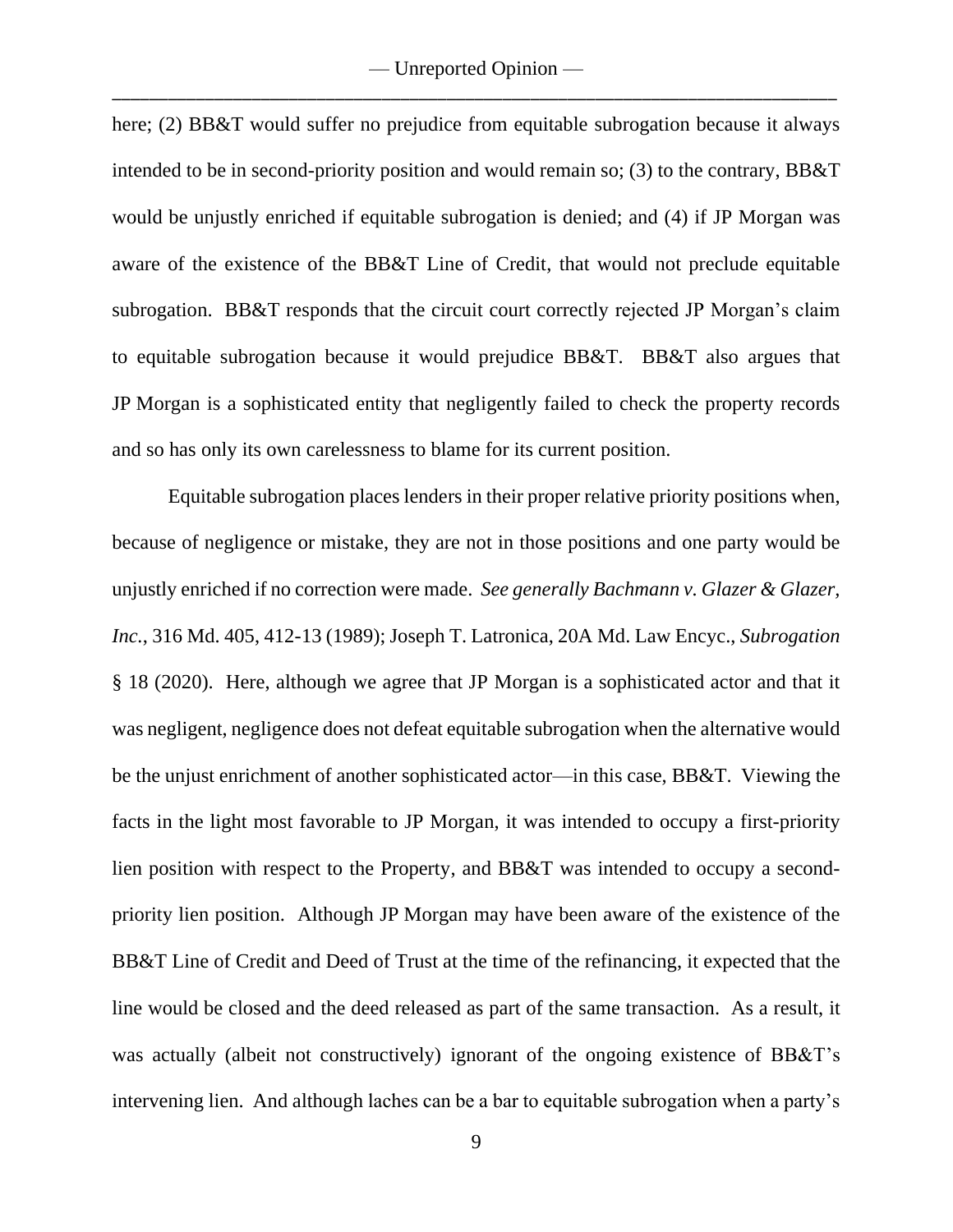unreasonable delay in pursuing its claim prejudices another, *see Egeli*, 184 Md. App. at 265, the summary judgment record does not support BB&T's claim of prejudice. Accordingly, we will vacate the judgment and remand for further proceedings, including consideration of JP Morgan's cross-motion for partial summary judgment in light of this opinion.

## **A. The Doctrine of Equitable Subrogation**

"Subrogation substitutes one creditor for another, with the substitute creditor having only the rights of the previous creditor." *Fishman v. Murphy ex rel. Estate of Urban*, 433 Md. 534, 553 (2013). "Legal subrogation applies to cases where a third party, to protect its own interests, pays the debt of another." *Id.* at 552. Equitable subrogation, by contrast, applies when a lender pays off a prior debt neither to protect the lender's own interests nor as a volunteer, but with the expectation of taking the same rights as the lender whose debt is paid off. The Court of Appeals has described the doctrine in this way:

> Where a lender has advanced money for the purpose of discharging a prior encumbrance in reliance upon obtaining security equivalent to the discharged lien, and his money is so used, the majority and preferable rule is that if he did so in ignorance of junior liens or other interests he will be subrogated to the prior lien. Although stressed in some cases as an objection to relief, neither negligence nor constructive notice should be material.

*G.E. Capital Mortg. Servs. v. Levenson*, 338 Md. 227, 231-32 (1995) (quoting G.E. Osborne, Handbook on the Law of Mortgages § 282, at 570 (2d ed. 1970)).

"The primary purpose of [equitable] subrogation is to prevent unjust enrichment at the expense of another." *Egeli*, 184 Md. App. at 266; *see also Fishman*, 433 Md. at 553 ("Equitable subrogation is appropriate in situations where it is necessary to prevent unjust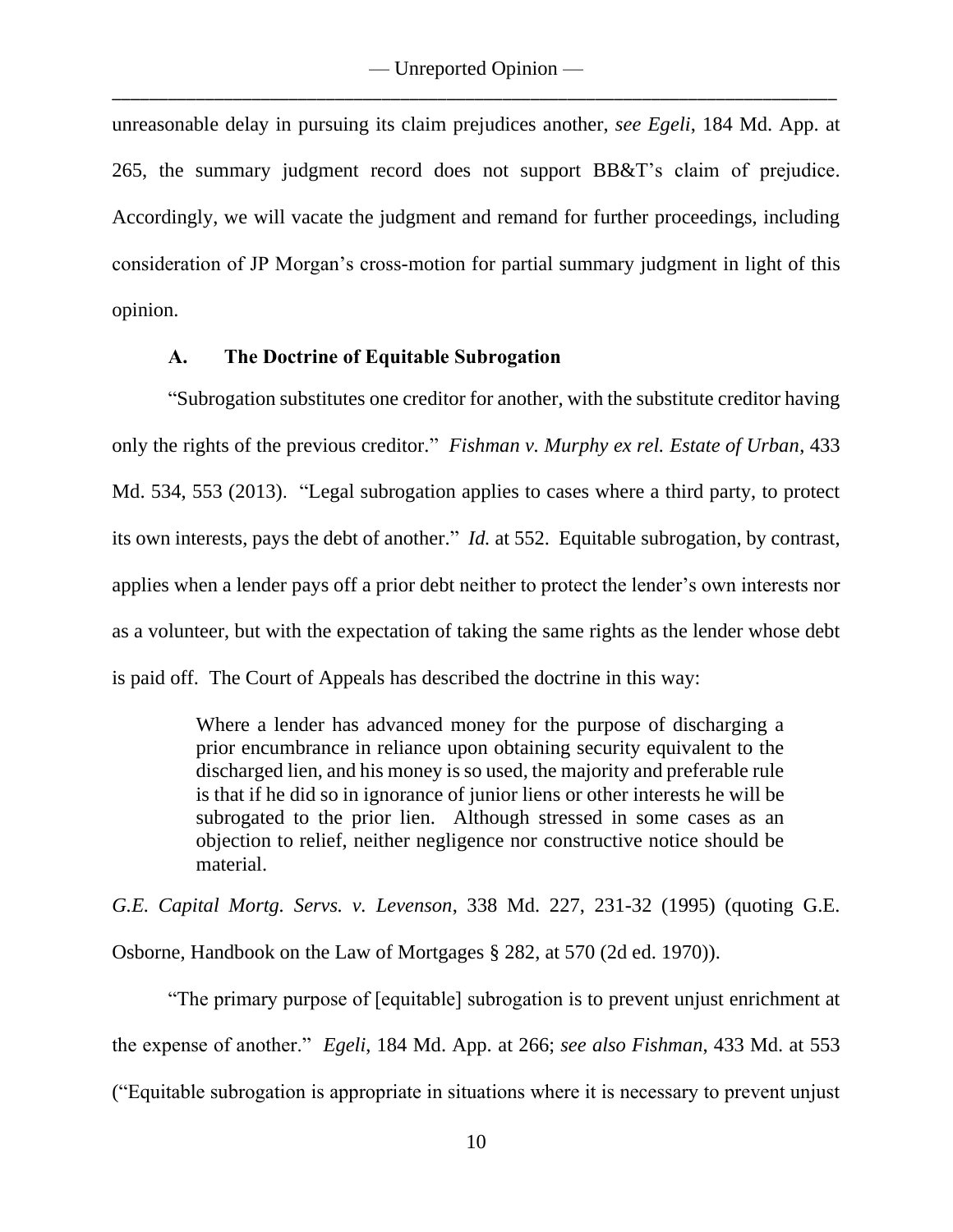enrichment.]"). "It is designed to promote and to accomplish justice and is the mode which equity adopts to compel the ultimate payment of a debt by one, who, in justice, equity, and good conscience should pay it." *Fishman*, 433 Md. at 553 (quoting *Hill v. Cross Country Settlements*, 402 Md. 281, 312 (2007)). The result of equitable subrogation is thus to place a lender whose funds were used to extinguish a debt in the position occupied by the original lender, provided that that was the intention of the parties and no other party would be prejudiced by doing so.

Our appellate courts have long recognized the availability of equitable subrogation to provide a lender with the priority position it should have enjoyed vis-à-vis other creditors but does not because of the lender's negligence. In *Milholland v. Tiffany*, for example, a lender paid off an existing mortgage and took a new one of his own in connection with a transfer of the underlying property that was later set aside as fraudulent. 64 Md. 455, 456-57, 2 A. 831, 832 (1886). Although the new mortgage was extinguished when the transaction was set aside, the Court of Appeals held that the new lender was subrogated to the position of the original mortgagee whose loan had been paid off. *Id.* at 462; 2 A. at 835. That result placed the new lender in the position he expected to occupy when he made the loan and did not prejudice the other creditors because "[t]he property still remains subject to the payment of their debts in the same manner and to the same extent as if the voluntary conveyance had not been made, and the purchase mortgage had not been paid." *Id.* But for equitable subrogation, the lender's payment "would enure to the benefit of [the debtor's ex]isting creditors," which would be inequitable "upon the plainest principles of justice." *Id.*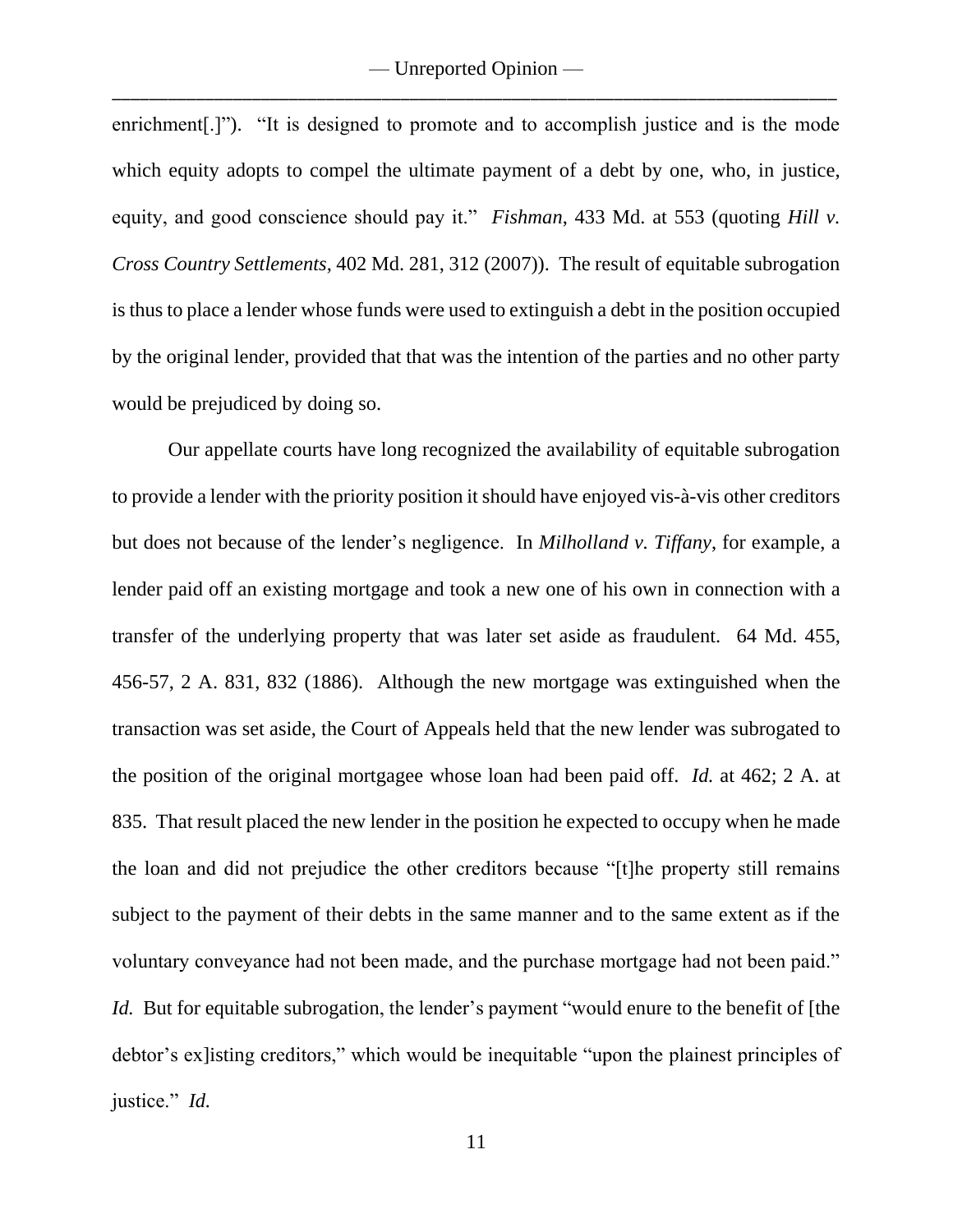In *Bennett v. Westfall*, the Court of Appeals applied the principles of equitable subrogation to revive an extinguished mortgage when a lender had negligently failed to discover the existence of intervening judgment liens before extinguishing the original mortgage and recording a new one. *See* 186 Md. 148, 150 (1946). The Court held that the lender's negligence would have precluded the remedy he sought only if another party had been prejudiced. *Id.* at 154. The intervening lienholder was not prejudiced in *Bennett*, however, because the only thing he lost was something he had no right to retain: the benefit obtained from the lender's mistake. *See id.* at 154-55. In other words, as the Court characterized the intervening lienholder's argument: "You [the lender] made a mistake, it did me no harm; in fact, [it] resulted in greatly benefiting me. Therefore, you can not have your mistake corrected." *Id.* at 155. The Court concluded that such a "position has no appeal to a court of equity." *Id.* Because the lender, who lacked knowledge of the intervening lien, did not intend to take a second position in taking the new mortgage and extinguishing the old one, refusing to place him back in first-priority position would "punish [him] and benefit [the intervening lienholders] when they have done nothing in law or in morals to deserve or warrant the enrichment to be gained by them." *Id.*

In *G.E. Capital Mortgage Services*, a lender who provided a refinancing loan, part of which was used to pay off an existing mortgage, failed to discover the existence of three intervening judgment liens recorded in favor of a third party. 338 Md. at 234. The lender subsequently foreclosed on the property and purchased it at foreclosure for an amount that was lower than the amount of the original—then-extinguished—mortgage. *Id.* at 235. The Court of Appeals concluded that "[e]quity views [the lender] as subrogated to the released,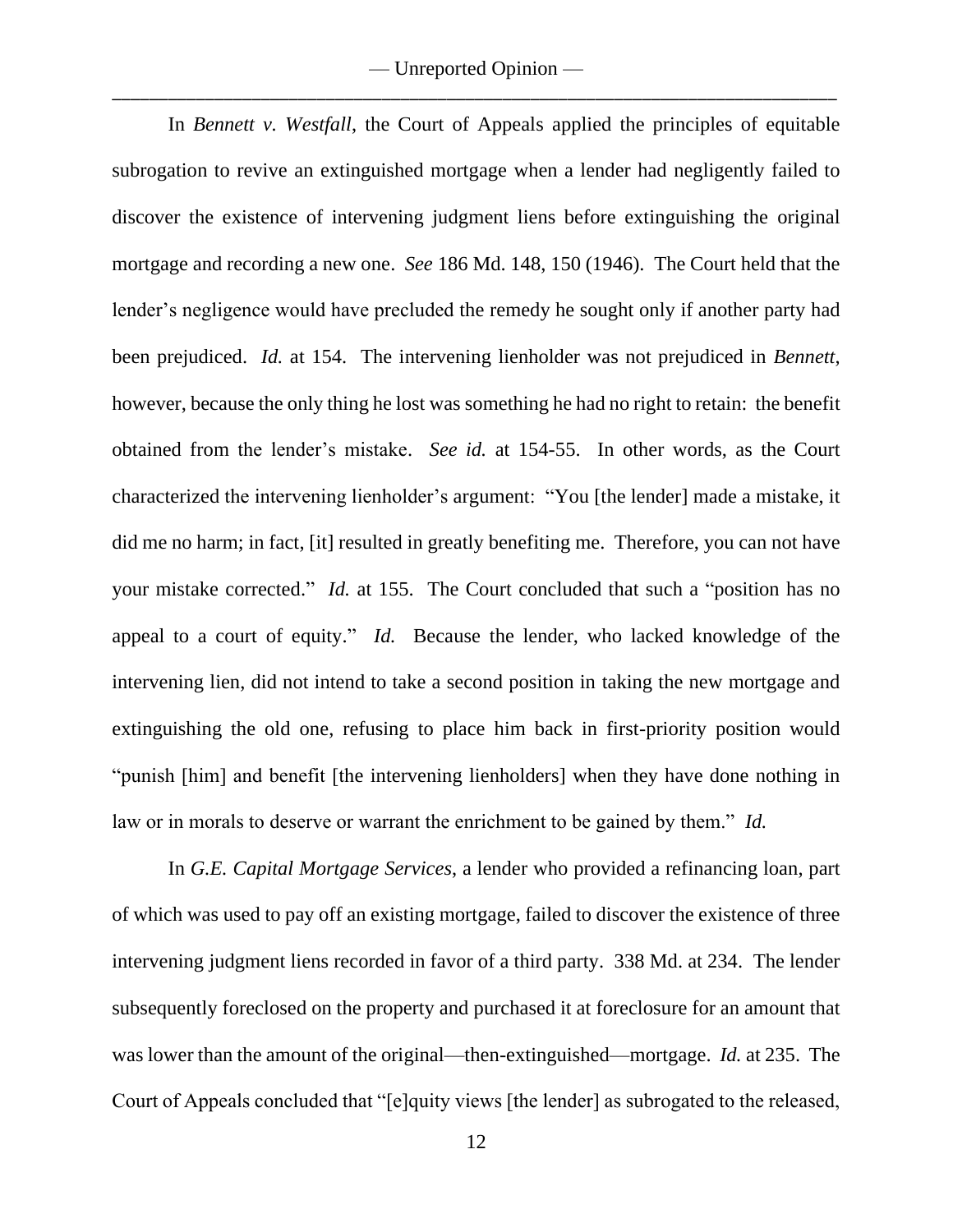first priority claim of [the original lender] in order to prevent unjust enrichment of [the judgment holder]." *Id.* at 242. The Court observed that "a refinancing lender" is able to obtain the original lender's "priority either by assignment or by equitable subrogation." *Id.* at 246. Because the priority was obtained by equitable subrogation and the amount of the sale was less than the amount to which the refinancing lender was subrogated, the lower priority liens were extinguished. *Id.* at 251. Although that left the judgment holder without any recovery, he was not prejudiced because he was "in no worse a position than he was in when his judgments were obtained[.]" *Id.*

This Court's decision in *Egeli*, which is a point of focus of the parties' and the circuit court's legal analyses, came against the backdrop of those earlier decisions. In *Egeli*, three different entities had lent funds to the debtor homeowners, with each loan secured by a deed of trust. 184 Md. App. at 255. Initially, SunTrust Mortgage had issued the primary loan to purchase the property and SunTrust Bank had opened a line of credit in the amount of \$140,000.<sup>6</sup> *Id.* at 256. SunTrust Mortgage's deed of trust was recorded first and had priority; SunTrust Bank's deed of trust occupied second-priority status. *Id.* at 257. Nearly two years later, the debtors took out two new lines of credit with Wachovia, totaling \$355,000. *Id.* at 258. From one of those lines of credit, Wachovia sent funds to SunTrust Bank that exceeded the amount needed to fully pay down the debtors' SunTrust Bank line of credit, along with a memo indicating that the transfer was in connection with a payoff.

<sup>6</sup> As we explained, "[a]lthough SunTrust Mortgage, Inc., and SunTrust Bank are both affiliates of SunTrust Banks, Inc., they are separate legal entities, and we therefore distinguish them in this opinion." 184 Md. App. at 255 n.1.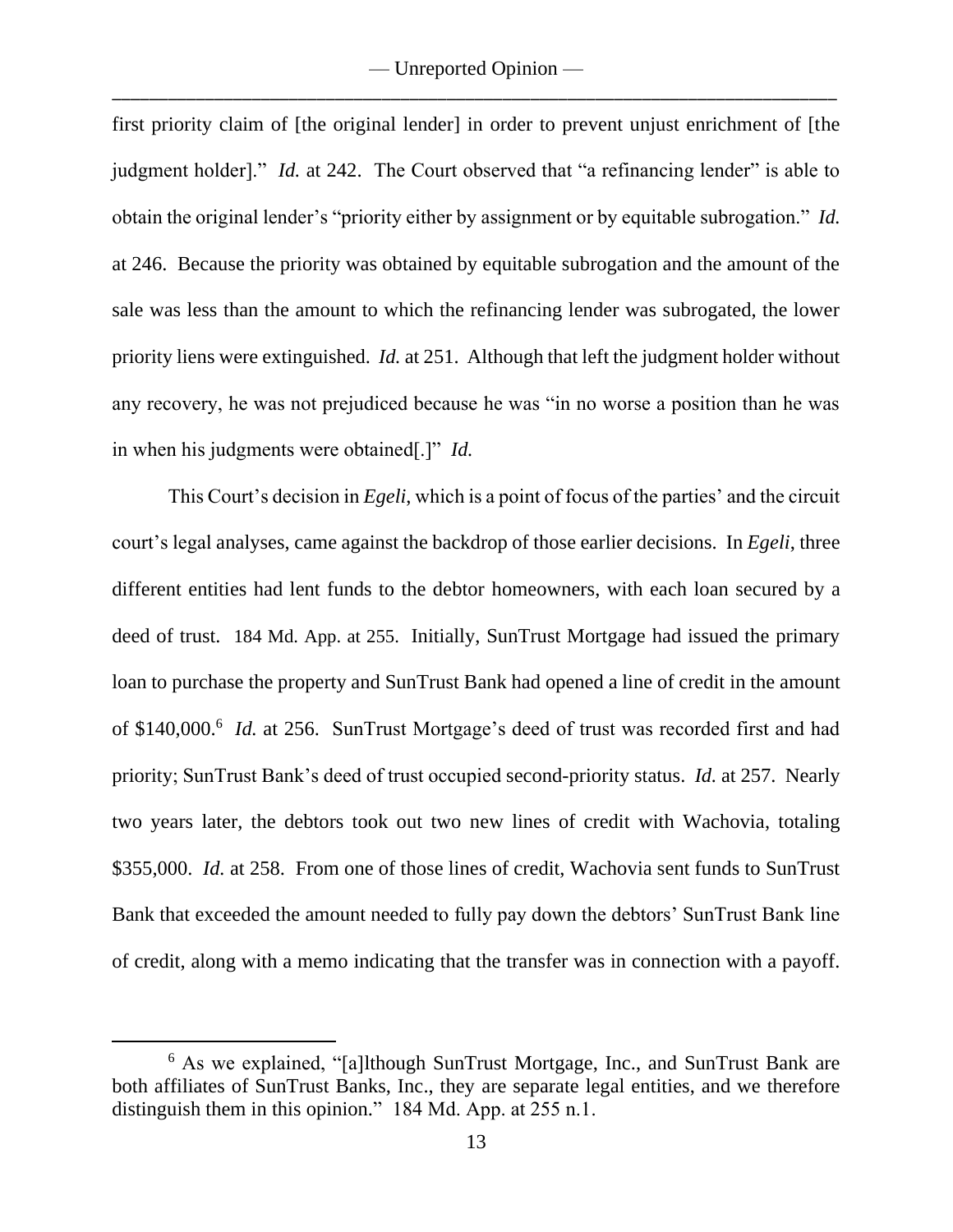*Id.* However, the debtors never terminated the SunTrust Bank line of credit; to the contrary, they redrew on the line and eventually defaulted on it, along with their other obligations. *Id.* at 258-59.

SunTrust Bank initiated foreclosure proceedings, which was when Wachovia first realized that the SunTrust Bank line of credit had not been released. *Id.* at 259. Wachovia ultimately bought the property in foreclosure. *Id.* After satisfying SunTrust Mortgage's first-priority lien, \$260,000 remained for distribution. *Id.* at 259 & n.2. The question for this Court was whether SunTrust Bank or Wachovia had claim to that surplus. We held that laches precluded Wachovia's claim to priority over SunTrust Bank because of prejudice to SunTrust Bank from Wachovia's delay in asserting that claim. *Id.* at 265. We reasoned that SunTrust Bank had bargained for second-priority position behind SunTrust Mortgage when it issued its line of credit. *Id.* at 267. Because of Wachovia's delay in recognizing and asserting its claim, SunTrust Bank had continued to extend credit to the debtors as required by the terms of its never-terminated line of credit agreement. *Id.* at 261, 265. Changing SunTrust Bank's priority position by moving it behind not only SunTrust Mortgage, but also Wachovia, would be prejudicial. *Id.* Moreover, the Court held, Wachovia was not entitled to rely on equitable estoppel because it was a victim of its own carelessness in failing to ensure that the SunTrust Bank line of credit was closed, and its deed of trust released, when the line was paid down. *Id.* at 264-65. As a sophisticated party, Wachovia had an obligation to protect its own interests, which it failed to do, to the prejudice of SunTrust Bank. *Id.* at 262, 265.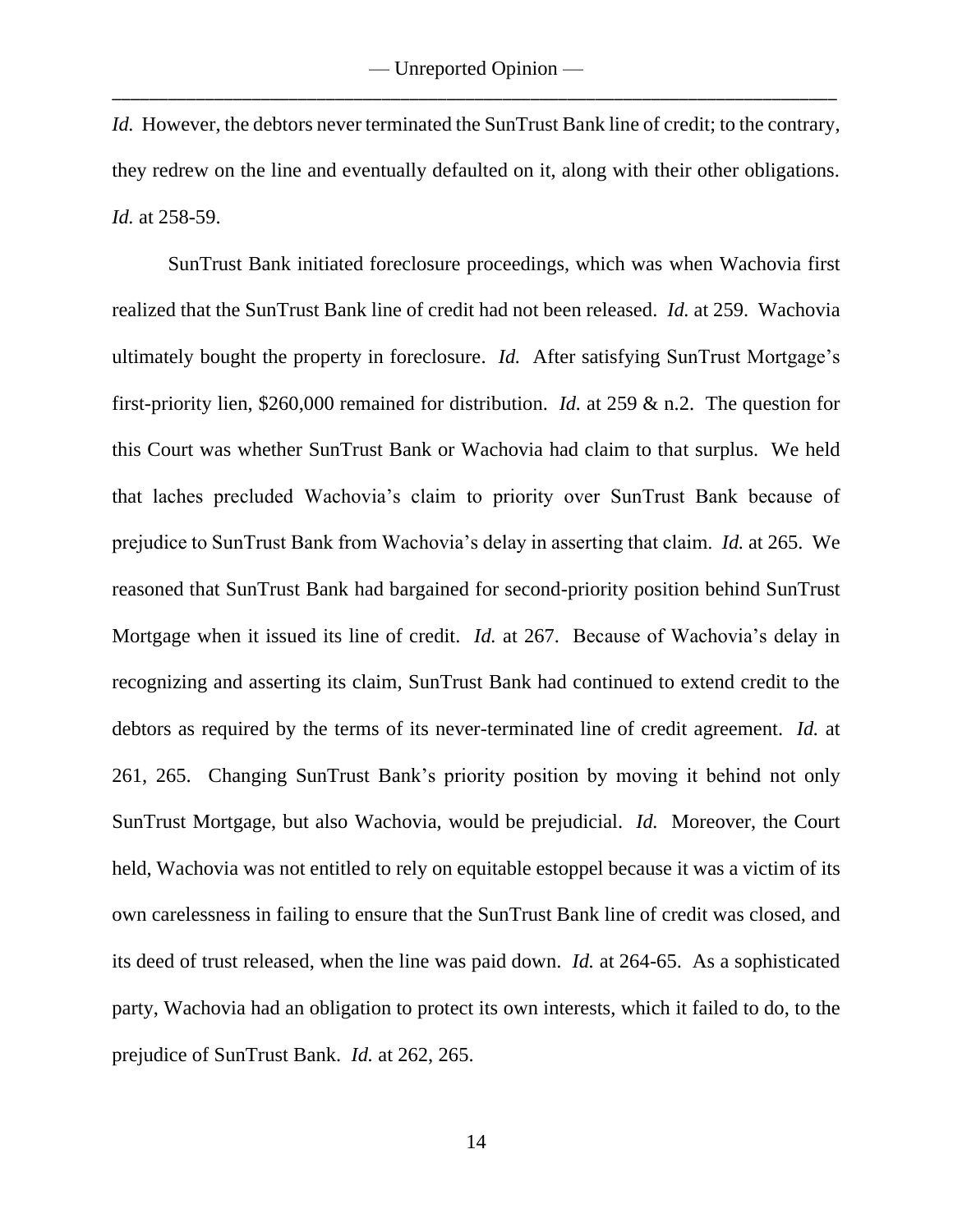Although we decided *Egeli* based on laches and equitable estoppel, we proceeded to discuss equitable subrogation "in the interest of comprehensiveness." *Id.* at 265. We observed a difference of opinion between case law and the Restatement (Third) of Property regarding whether knowledge of an intervening interest precludes application of equitable subrogation. *Id.* at 266-67. We observed that the differing approaches could each give rise to unjust enrichment under certain circumstances. *Id.* at 267. In *Egeli*, applying equitable subrogation would have been inequitable to SunTrust Bank by knocking it down from the second-position priority for which it bargained to third position behind Wachovia. *See id.*

From these cases, we glean the following principles. First, when a lender pays off a debt in circumstances indicating that it expected to be subrogated to the position of the holder of the extinguished debt, equitable subrogation generally will provide that outcome.<sup>7</sup> Second, neither the lender's negligence nor constructive notice of an intervening lien will preclude the operation of equitable subrogation. Third, unreasonable delay combined with prejudice—for example, if the holder of an intervening lien would suffer a diminished priority position from that for which it bargained—will preclude the operation of equitable subrogation through laches. But losing a windfall benefit—for example, by securing a

<sup>7</sup> Notably, subrogation applies only to the extent of the extinguished lien. For example, the refinancing lender in *G.E. Capital Mortgage Services* provided a loan of \$131,200, of which \$56,283.14 was used to pay off the existing mortgage. 338 Md. at 234. The refinancing lender was thus equitably subrogated to the original lender's priority only to the extent of \$56,283.14. *Id.* at 242. To the extent the refinancing lender's new loan exceeded that amount, the refinancing lender fell lower in priority than the properly recorded intervening judgment liens. *Id.*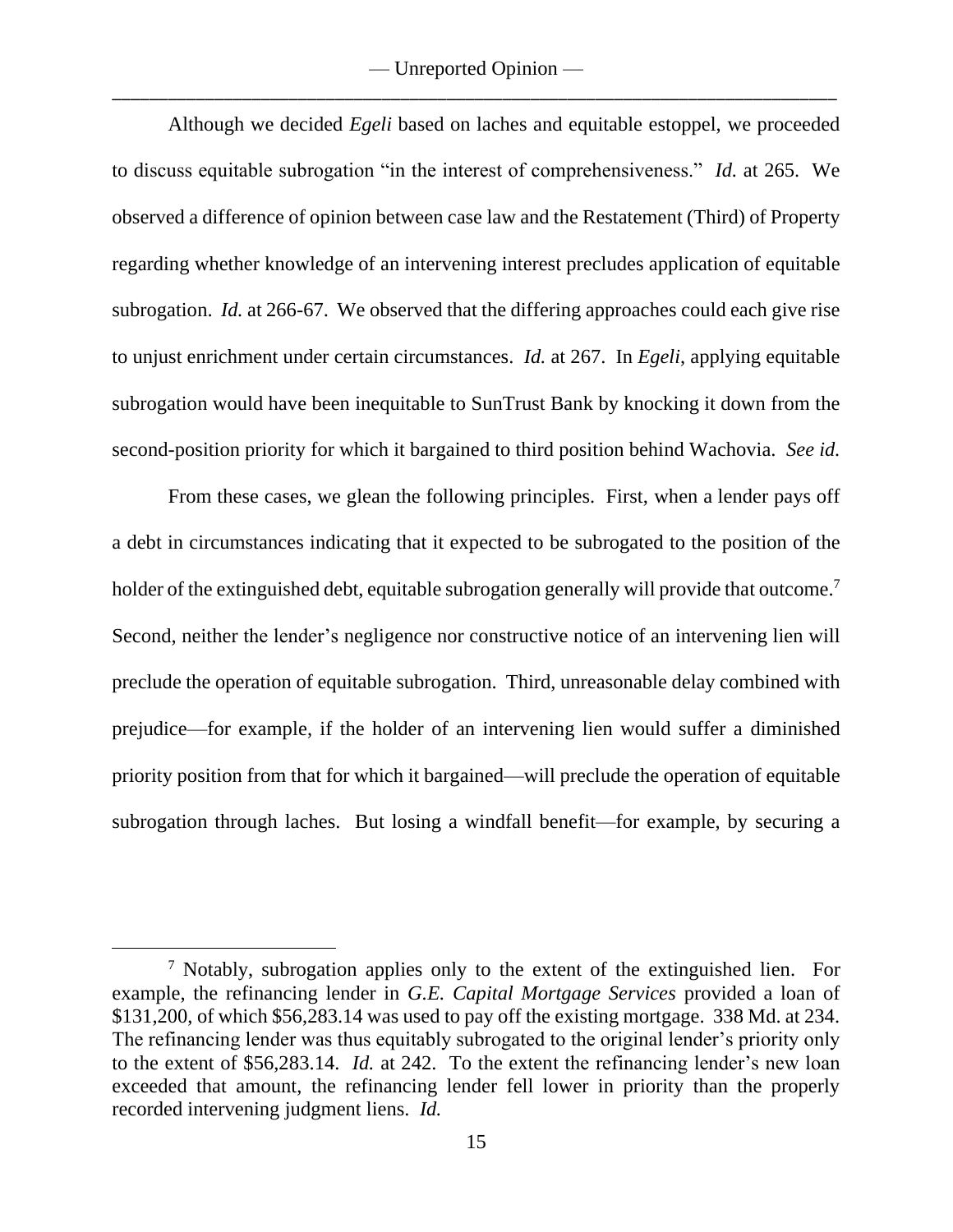better priority position—resulting from another party's negligence is not cognizable prejudice.

# **B. Equitable Subrogation Is Not Precluded by JP Morgan's Knowledge of the BB&T Line of Credit.**

For purposes of reviewing the circuit court's grant of summary judgment in favor of BB&T, we view the facts in the light most favorable to JP Morgan, including that: (1) JP Morgan expected to take the first-priority lien position of First Equity when it provided funds that were used to pay off the First Equity Loan in full; (2) JP Morgan expected that the BB&T Deed of Trust would be released as part of the same transaction; and (3) for the ensuing 13 years, JP Morgan remained actually, but not constructively, unaware of the ongoing validity of the BB&T Deed of Trust.

BB&T contends that equitable subrogation is precluded because JP Morgan had knowledge of the BB&T Deed of Trust. BB&T bases its factual contention that JP Morgan had such knowledge on its assertion that JP Morgan must have known of the existence of the BB&T Line of Credit and Deed of Trust because it (through Wells Fargo) provided funds to pay that line of credit down to zero at the same time it made the JP Morgan Loan and recorded the JP Morgan Deed of Trust. BB&T bases its legal argument regarding the effect of that knowledge on statements from the Court of Appeals that the doctrine applies when a lender makes a loan "in ignorance of junior liens or other interests." *See G.E. Capital Mortg. Servs.*, 338 Md. at 231-32 (citation omitted); *see also Bennett*, 186 Md. at 152 (quoting statements from out-of-state cases that equitable subordination applies when the new mortgagee acts "in ignorance of the existence of an intervening lien" or "without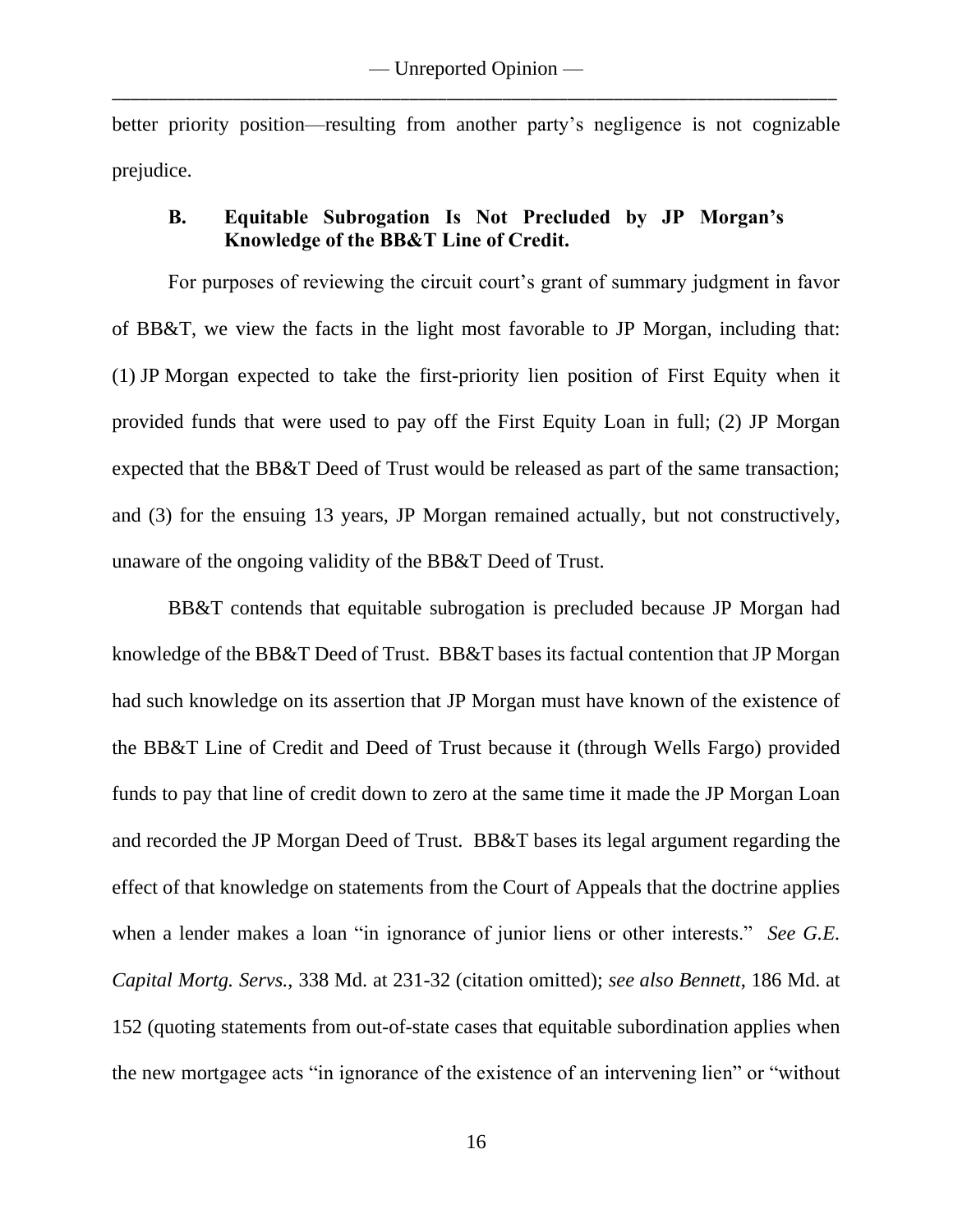knowledge of an intervening lien" (first quoting *Burlington Bldg. & Loan Ass'n v. Cummings*, 17 A.2d 319, 322 (Vt. 1941); then quoting *Cliffside Park Title Co. v. Progressive Theatres*, 192 A. 520 (N.J. 1937))); *but see Bennett*, 186 Md. at 153 (quoting statement of the Court of Appeals of West Virginia that the doctrine applies "unless the circumstances of the transaction indicate [no subordination] to have been [the new lender's] intention" (quoting *Conservative Life Ins. v. Nat'l Exch. Bank*, 171 S.E. 530, 531 (W. Va. 1933))).

JP Morgan disagrees on both the facts and the law. Regarding the facts, JP Morgan contends that it had only constructive knowledge of the BB&T Line of Credit, which Maryland courts have regularly found does not bar equitable subrogation. Moreover, even if it had actual knowledge, JP Morgan argues that that would not bar equitable subrogation because notice is relevant only to determine whether "the subrogation claimant intended for its lien to be subordinate to the intervening lien," and JP Morgan indisputably did not so intend. Regarding the law, JP Morgan points out that the statements from case law on which BB&T relies are dicta. The Court's holding in *Bennett* was that the lender's ignorance of an intervening lien demonstrated that the lender did not intend to accept a lower priority in that case. *See* 186 Md. at 155. The Court did not hold that actual knowledge, had it existed, would have precluded equitable subrogation. Similarly, JP Morgan asserts, the Court's articulation of the doctrine in *G.E. Capital Mortgage Services* states that equitable subrogation will apply if the new lender is "ignoran[t] of junior liens," but does not state expressly that the doctrine applies only in that circumstance. *See* 338 Md. at 232. JP Morgan acknowledges that subsequent decisions have sometimes recited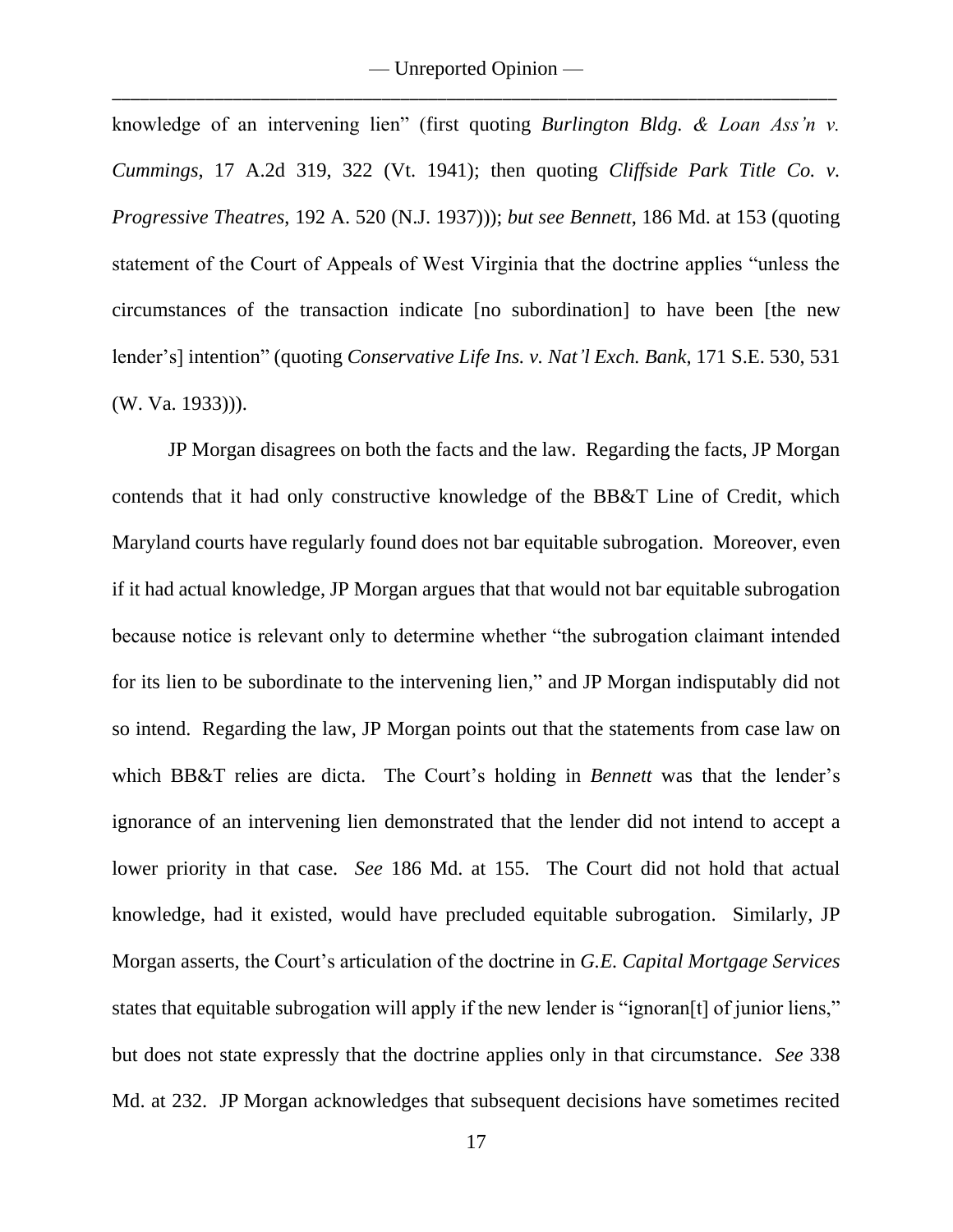ignorance of an intervening lien as an element of equitable subrogation but argues that none of those cases have been decided on that ground.

JP Morgan appears to be correct that no reported Maryland decision has ever denied equitable subrogation on the ground of the lender's actual knowledge of an intervening lien. To that extent, it is worth noting—as we did in *Egeli*—that although other courts have held or suggested that actual knowledge of an intervening lien precludes equitable subrogation, the Restatement (Third) of Property has suggested abandoning that test. The Restatement's articulation of the doctrine of equitable subrogation omits any reference to knowledge of an intervening lien: "One who fully performs an obligation of another, secured by a mortgage, becomes by subrogation the owner of the obligation and the mortgage to the extent necessary to prevent unjust enrichment." Restatement (Third) of Property § 7.6(a) (Am. Law Inst. 1997). Explaining its deviation from the then-majority rule, the drafters explicated in a comment:

> Under this Restatement, however, subrogation can be granted even if the payor had actual knowledge of the intervening interest; the payor's notice, actual or constructive, is not necessarily relevant. The question in such cases is whether the payor reasonably expected to get security with a priority equal to the mortgage being paid. Ordinarily lenders who provide refinancing desire and expect precisely that, even if they are aware of an intervening lien. A refinancing mortgagee should be found to lack such an expectation only where there is affirmative proof that the mortgagee intended to subordinate its mortgage to the intervening interest.

Restatement § 7.6 cmt. e (internal references omitted).

We need not determine here whether a refinancing lender's actual knowledge of an intervening lien precludes equitable subrogation because JP Morgan was actually ignorant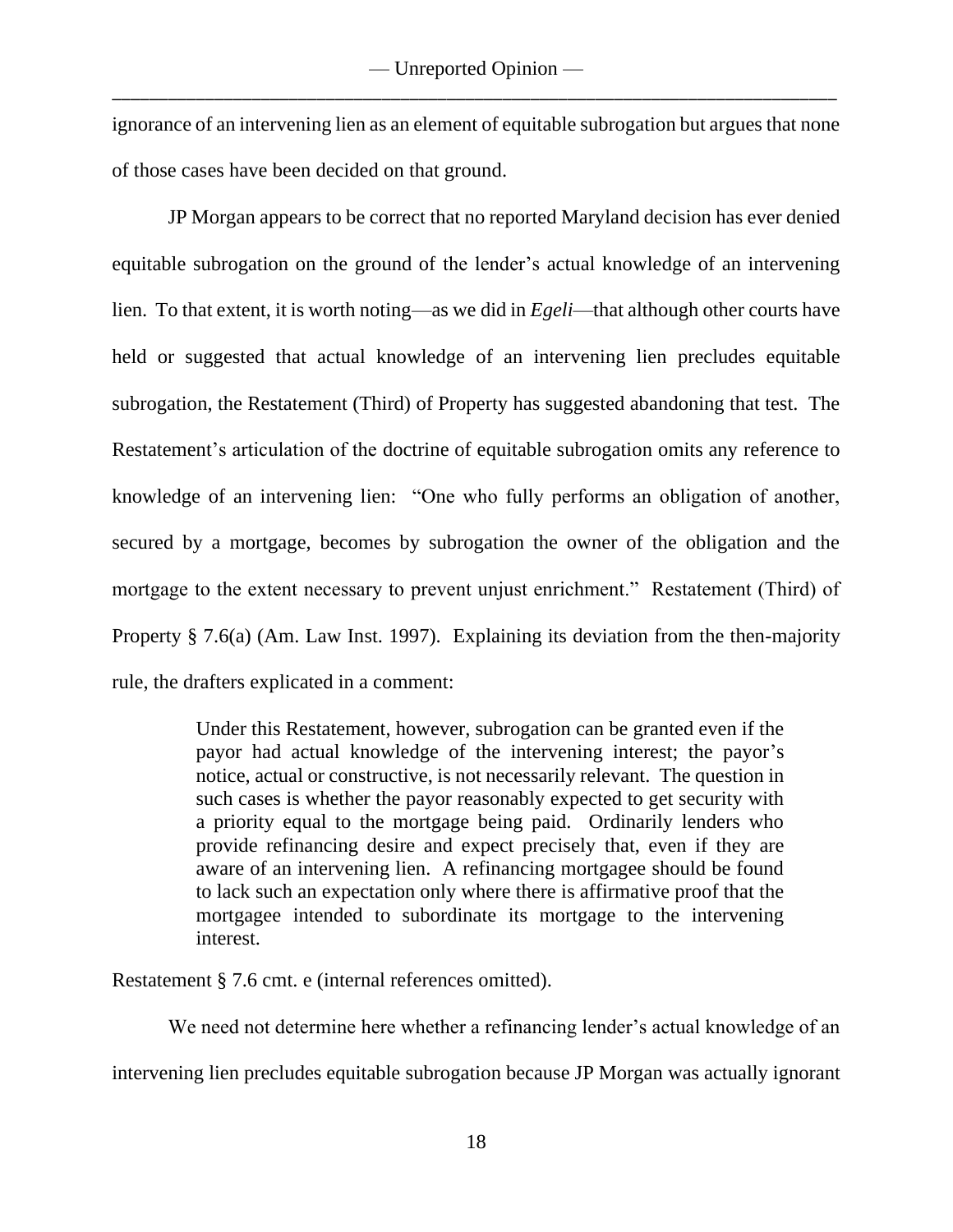of the ongoing validity of the BB&T Deed of Trust. The purpose of examining whether a subsequent lender had actual knowledge of an intervening lien in connection with equitable subrogation is to determine the apparent intent of the parties. If a lender provides funds to discharge a superior-priority lien with knowledge of an intervening lien and takes no action to adjust priorities, the traditional rule has been to view the new lender as a volunteer one who did not intend to take the priority position of the discharged debt.<sup>8</sup> See Hill, 402 Md. at 301-02 (a party "yoked with the label of 'mere volunteer' or 'officious payor' ... is prohibited from recovering under theories of unjust enrichment or subrogation"). On the other hand, where the lender lacks actual knowledge of the intervening lien, courts have not presumed that the lender intended to abandon the priority to which the lender ordinarily would be entitled. *See, e.g.*, *Bennett*, 186 Md. at 155 (concluding that because a lender "did not have actual knowledge of the intervening" junior lien, "it cannot be said that" the lender "intended to substitute [the] junior lien for [his] senior lien"); *Milholland*, 64 Md. at 461, 2 A. at 834 (stating that a lender without knowledge of the fraudulent nature of an underlying deed on which it secured a deed of trust is not "to be considered as a mere volunteer").

<sup>&</sup>lt;sup>8</sup> The Restatement calls into question the premise that a lender with actual knowledge of an intervening lien, but who does not take formal steps to adjust priority, expects to fall behind the intervening lien in priority. We agree that that is a questionable assumption absent some indication that the new lender was acting as a volunteer. More importantly for present purposes, the Restatement reinforces that the essential question "is whether the payor reasonably expected to get security with a priority equal to the mortgage being paid." Restatement § 7.6 cmt. e; *see also Bennett*, 186 Md. at 153 (identifying the relevant issue as whether "the circumstances of the transaction indicate [no subordination] to have been [the new lender's] intention" (quoting *Conservative Life Ins.*, 171 S.E. at 531)).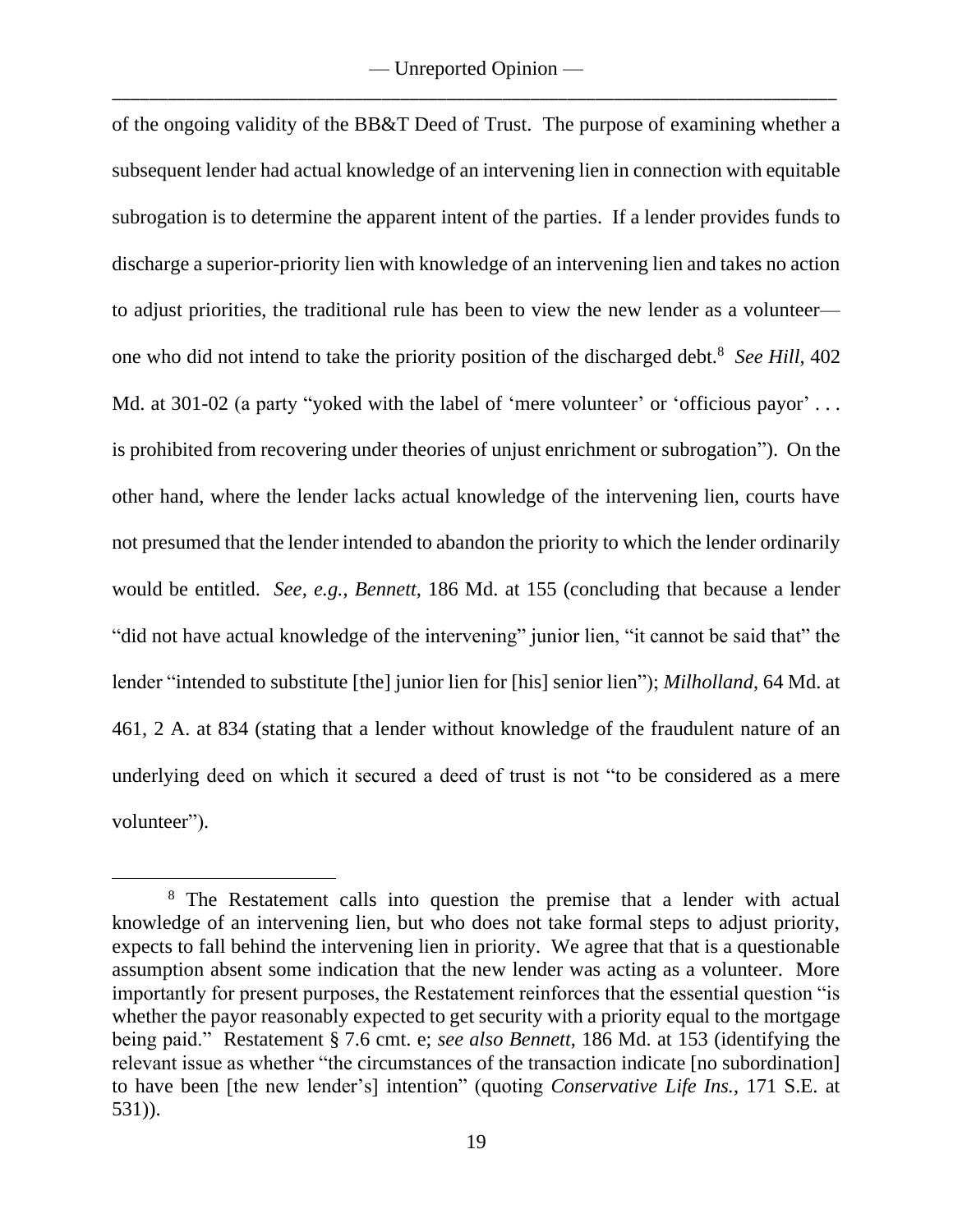When it comes to what actual knowledge—or lack thereof—indicates regarding the priority JP Morgan expected to receive, the relevant question is thus not whether it had actual knowledge that the BB&T Deed of Trust ever existed, but whether it had actual knowledge that the BB&T Deed of Trust would survive the transaction. Only that knowledge would possibly reflect on JP Morgan's expectation concerning its own priority. On this record, JP Morgan lacked such actual knowledge. We therefore conclude that the circuit court erred in ruling that JP Morgan's knowledge of the existence of the BB&T Deed of Trust precluded its claim for equitable subrogation as a matter of law.

## **C. BB&T Has Not Identified Any Prejudice from Equitable Subrogation.**

Relying on *Egeli*, BB&T argues that the circuit court correctly concluded that laches precludes equitable subrogation because JP Morgan's unreasonable delay has prejudiced BB&T. *See Egeli*, 184 Md. App. at 265 (stating that the doctrine of laches "applies when there is an unreasonable delay in the assertion of one's rights and that delay results in prejudice to the opposing party" (quoting *Liddy v. Lamone*, 398 Md. 233, 244 (2007))). The essence of BB&T's claim is that with the discharge of the First Equity Loan and release of the First Equity Deed of Trust, BB&T moved into first-priority position as a matter of law (regardless of whether BB&T knew that at the time), and it would suffer prejudice if it were now dislodged from that position. JP Morgan responds that equitable subrogation would not prejudice BB&T because BB&T opened the line of credit with the expectation that it would sit behind the First Equity Loan, equitable subrogation would merely subrogate JP Morgan to First Equity's position, and therefore BB&T would remain in the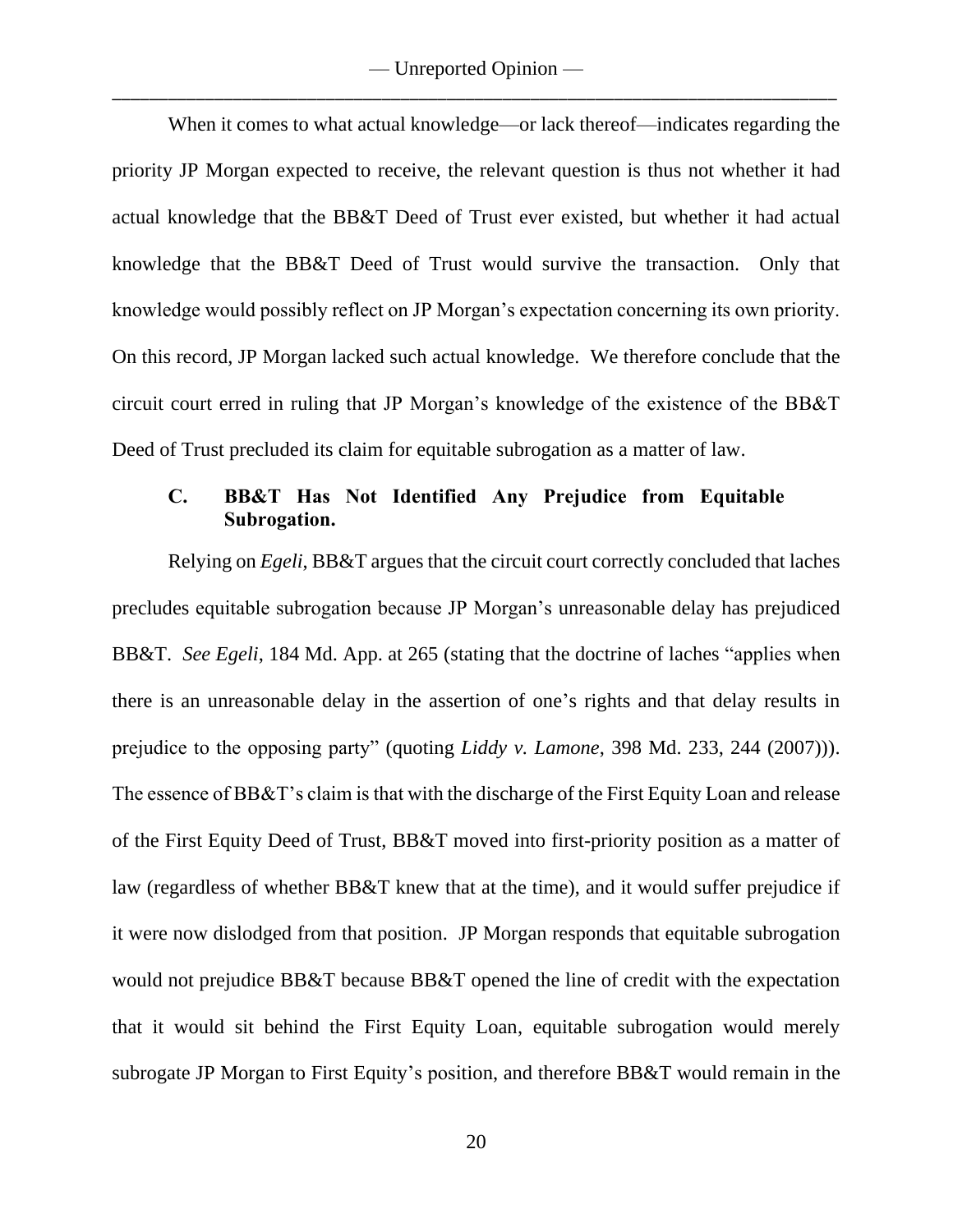same position for which it bargained. JP Morgan argues that the denial of equitable subrogation would unjustly enrich BB&T.

The circuit court concluded that BB&T would suffer prejudice from JP Morgan's delay in asserting equitable subrogation in two respects: (1) the Waldrons redrew against the credit limit after the line was not released; and (2) the JP Morgan Loan was "a higher first priority mortgage" than the First Equity Loan. As discussed above, however, prejudice for purposes of equitable subrogation occurs if the holder of an intervening lien would be placed in a worse position than it would have been in if the subsequent lender had never paid off the original debt. There is no prejudice in being precluded from enjoying a windfall because of another party's mistake. *See, e.g.*, *G.E. Capital Mortg. Servs.*, 338 Md. at 244-45 (holder of intervening judgment lien was not prejudiced by equitable subrogation, even though his lien was extinguished without recovery from the foreclosure sale, because his position relative to the equitably subrogated mortgagee was the same as his originally bargained-for position); *Bennett*, 186 Md. at 154-55 (holder of intervening judgment lien was not prejudiced because he occupied the same position relative to the mortgage); *Milholland*, 64 Md. at 462, 2 A. at 835 ("[n]o injustice is done to the appellant creditors" even though their debts now fell lower in priority than the equitably subrogated mortgage).

Here, based on the summary judgment record, it does not appear that BB&T suffered any prejudice from the Waldrons having redrawn against the credit limit because BB&T had agreed to extend that credit line to the Waldrons with the expectation that it would occupy a second-priority lien position relative to the underlying home mortgage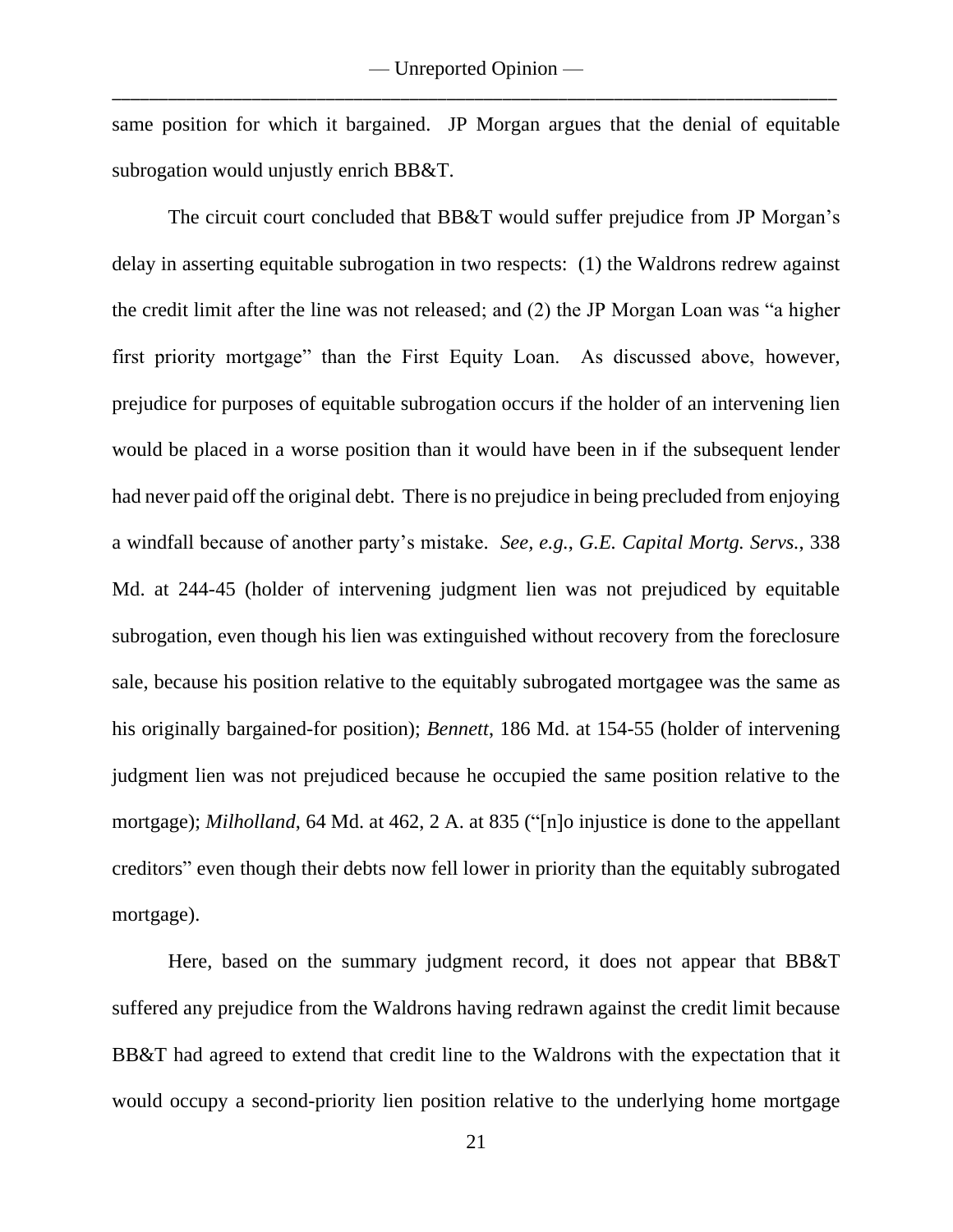loan. That the Waldrons drew and redrew on the line of credit is precisely what their agreement with BB&T contemplated and did not put BB&T in any worse position than it would have occupied had JP Morgan never discharged the First Equity Loan.<sup>9</sup>

The statement that the JP Morgan lien was "a higher first priority mortgage" than the First Equity lien is also incorrect, for two reasons. First, although the amount JP Morgan paid to discharge that loan (\$446,104.35) was higher than the initial principal amount of the First Equity Loan (\$443,450.00), it appears to be undisputed that the increase resulted from the accrual of interest imposed by First Equity that was properly subject to its first-priority position. Second, although the amount of the JP Morgan Loan (\$450,000) was higher than the amount paid to discharge the First Equity Loan, JP Morgan would be equitably subrogated only to First Equity's position. *See Fishman*, 433 Md. at 553 ("Subrogation substitutes one creditor for another, with the substitute creditor having only the rights of the previous creditor."); *G.E. Capital Mortg. Servs.*, 338 Md. at 235, 242 (holding that a lender who refinanced a loan of \$56,283.14 as part of a new loan of \$131,200 was equitably subrogated only up to the amount of the loan it had paid off). It is only that amount that JP Morgan has sought to subrogate. Applying equitable subrogation thus would not and could not place BB&T's lien behind a higher first-priority mortgage.

As support for its laches argument, BB&T contends that this case is essentially identical to *Egeli*. It is not. In *Egeli*, the first priority lien was at all relevant times held by

<sup>9</sup> BB&T does not allege that it relied on its purported first-priority lien position in deciding to renew the BB&T Line of Credit for additional draw periods or in deciding not to freeze or reduce the Waldrons' credit limit.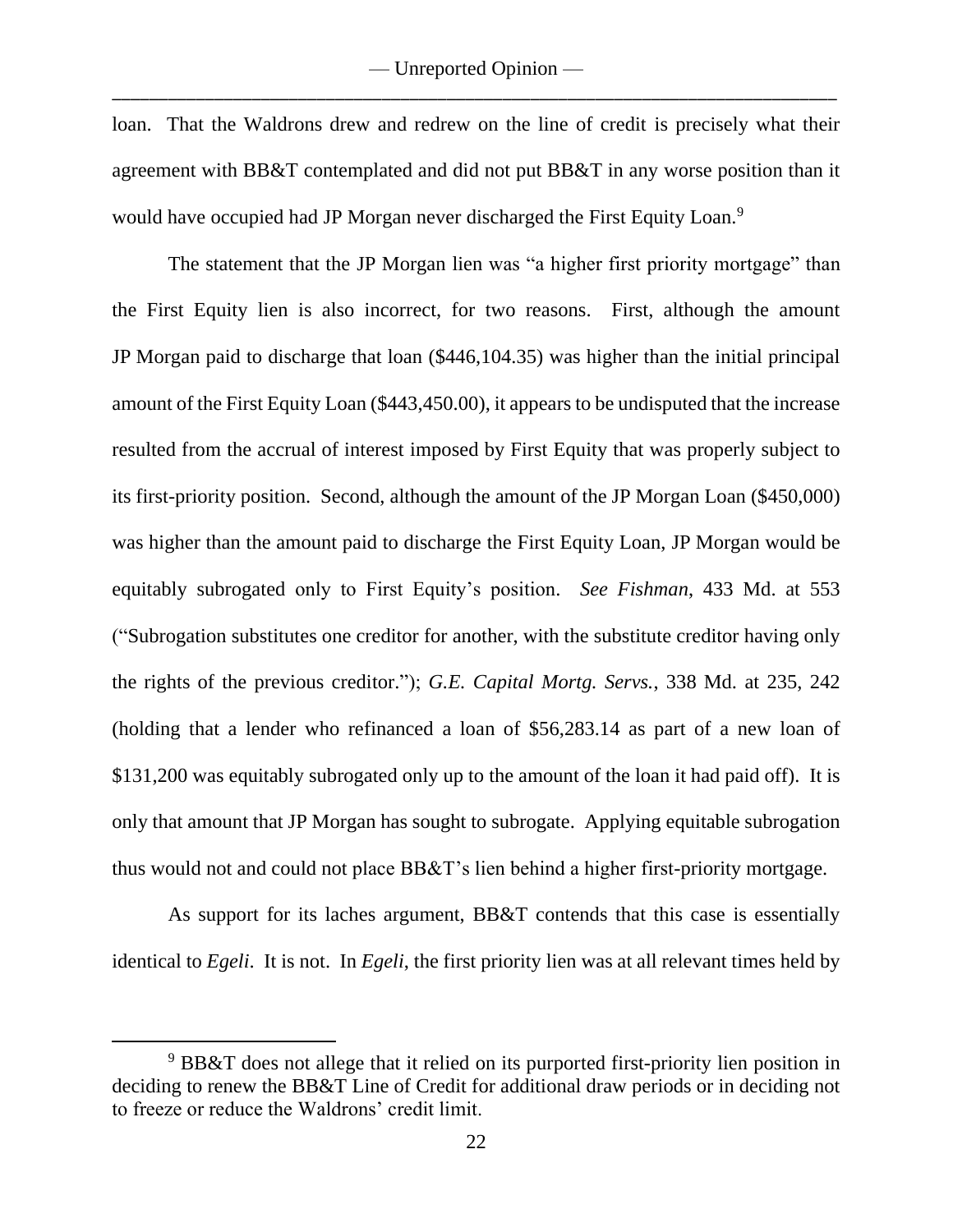SunTrust Mortgage. 184 Md. App. at 259. SunTrust Bank initially occupied secondpriority status when it extended its line of credit to the mortgagors, sitting directly behind SunTrust Mortgage. *Id.* at 256-57. Wachovia provided funds to pay down the SunTrust Bank line of credit and argued that by operation of equitable subrogation, it should have dislodged SunTrust Bank and taken over second-priority position, thus relegating SunTrust Bank to priority behind the new Wachovia loans. *See id.* at 257, 261. The prejudice to SunTrust Bank would have resulted from that demotion in priority. Here, by contrast, the application of equitable subrogation would not demote BB&T's priority position in any way from that for which it bargained. BB&T initially occupied a second-priority position and, upon application of equitable subrogation, it would continue to occupy the same position. Only the identity of the first-priority lienholder would have changed, not the amount of the lien or BB&T's position relative to it.<sup>10</sup>

Absent some prejudice that is not apparent from the record before us, BB&T would be unjustly enriched at the expense of JP Morgan if equitable subrogation does not apply. Unjust enrichment arises, for example, when a "subrogee's failure to consult the land records benefitted a third party." *Fishman*, 433 Md. at 557. Here, BB&T contends that JP Morgan's failure to check the land records and realize that the BB&T Deed of Trust had not been released inured to BB&T's benefit by permitting it to move into first-priority

<sup>&</sup>lt;sup>10</sup> As discussed above, in addition to refinancing the First Equity Loan in 2005, Wells Fargo also extended a line of credit that was used to pay down to zero the BB&T Line of Credit. If the current holder of the Wells Fargo Line of Credit, if it continues to exist, were now to appear and claim priority over BB&T, *that claim* would be equivalent to the claim at issue in *Egeli*, and it would presumably be precluded by laches. No such claim is at issue here, however.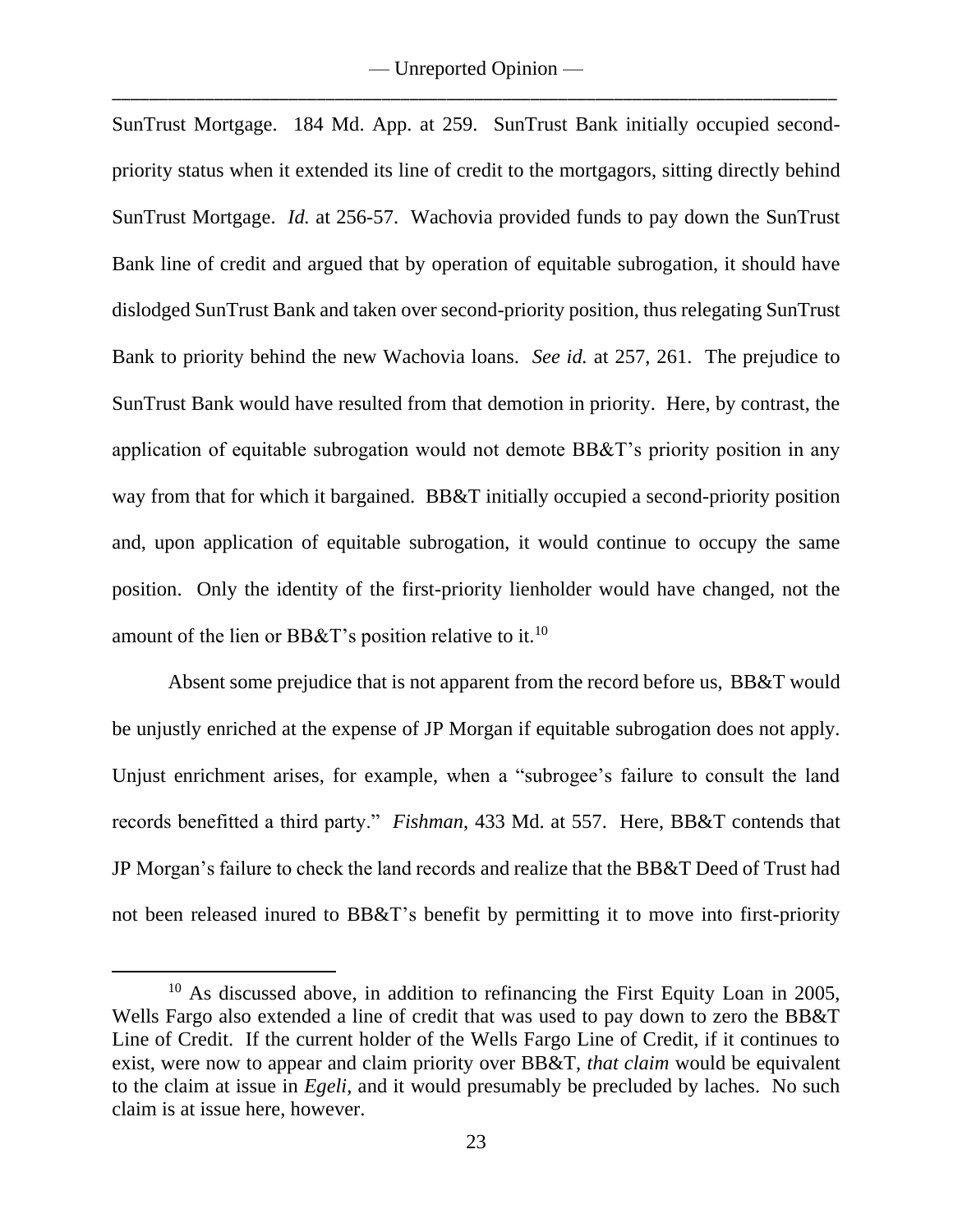position with respect to the Property. BB&T argues that Maryland's "First in Time, First in Right" priority rule makes BB&T the rightful possessor of the first-priority lien position and that it is therefore entitled to keep the windfall resulting from JP Morgan's negligence. That is a paradigmatic example of the type of unjust enrichment against which equitable subrogation is intended to protect. *See G.E. Capital Mortg. Servs.*, 338 Md. at 246 (rejecting an intervening lienholder's position that "the first priority that [its] judgments appeared to have on the face of public record" resulting from the refinancing lender's negligence "was a property right that could not be lost by operation of an equitable doctrine" absent prompt assertion of equitable subrogation). Moreover, in arguing that it would be wrongfully deprived of the priority position it currently enjoys, BB&T misapprehends that equitable subrogation, if it did occur, occurred already: at the time JP Morgan's funds were used to discharge the First Equity Loan. *See Rinn v. First Union Nat'l Bank of Maryland*, 176 B.R. 401, 409-10 (D. Md. 1995) ("[E]quity, regarding that as done which ought to have been done, treats the assignment as being made as soon as the right to subrogation arises, which is ordinarily the time at which the subrogee pays the debt.").

For all these reasons, we conclude that the circuit court erred in granting summary judgment in favor of BB&T on Count II of the complaint (equitable subrogation) and will reverse that aspect of the court's judgment. In light of the deference afforded to a circuit court's discretion "to deny a motion for summary judgment even if the moving party has shown that there is no genuine dispute of material fact and that it is entitled to judgment as a matter of law," *Estate of Castruccio v. Castruccio*, 247 Md. App. 1, 60 (2020); *see also*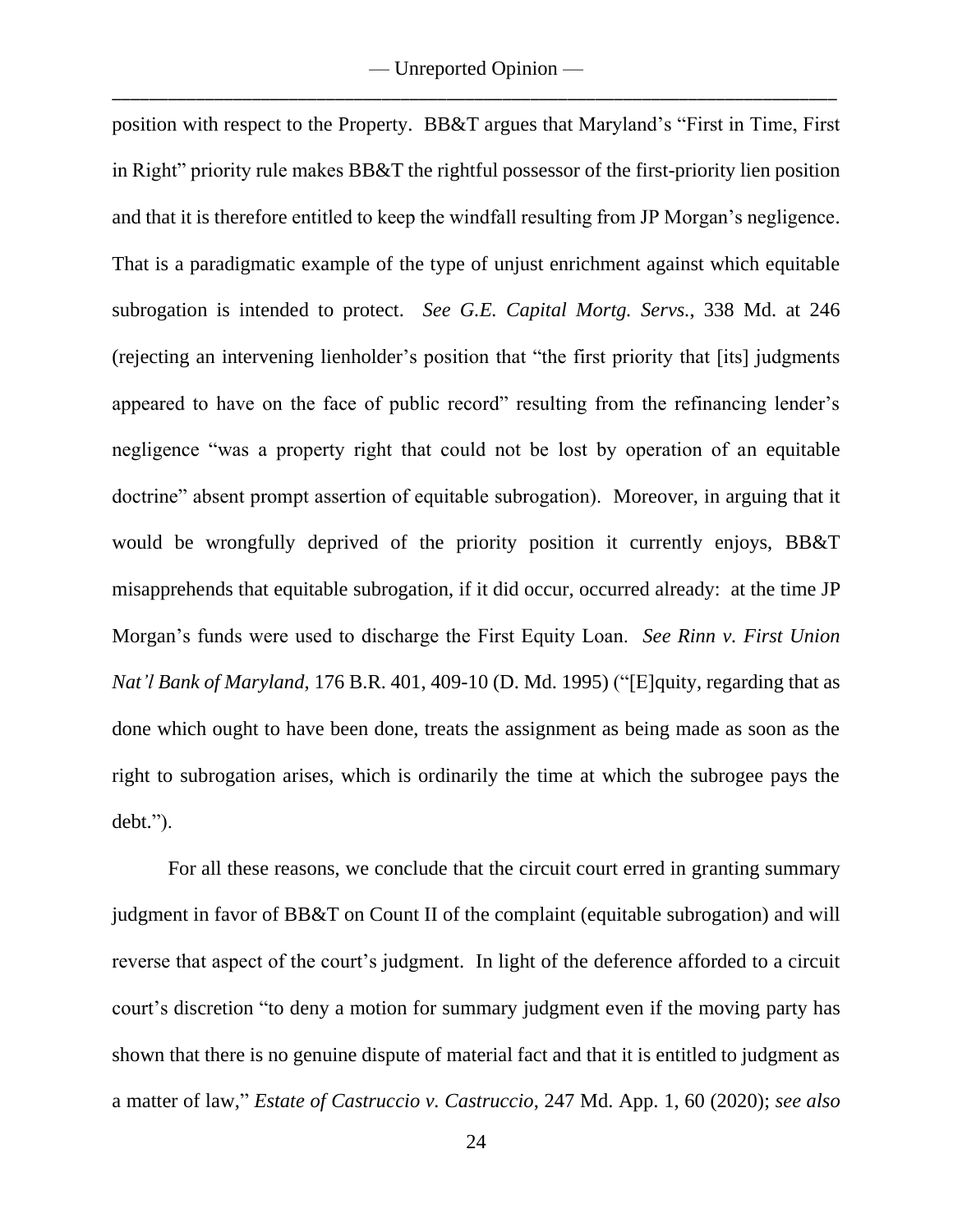*Fischbach v. Fischbach*, 187 Md. App. 61, 75 (2009) ("[A] trial court has discretionary authority to *deny* a motion for summary judgment in favor of a full hearing on the merits, even when the moving party 'has met the technical requirements of summary judgment.'" (quoting *Dashiell v. Meeks*, 396 Md. 149, 164-65 (2006))), we will vacate the circuit court's judgment denying JP Morgan's motion for summary judgment on Count II and remand for further proceedings. Those proceedings should include a ruling on JP Morgan's motion for summary judgment on that count in light of this opinion and, ultimately, issuance of an appropriate declaratory judgment.

# **III. THE CIRCUIT COURT CORRECTLY DETERMINED THAT JP MORGAN WAS NOT ENTITLED TO RELEASE OF THE BB&T LIEN OR TO FURTHER DISCOVERY.**

JP Morgan also argues that the circuit court erred in denying its request to delay a ruling on Count I of its complaint, in which JP Morgan sought a declaration that "the BB&T Deed of Trust is released." JP Morgan contends that the court should have permitted it to conduct more discovery regarding whether BB&T intended to release its deed of trust in 2005. The circuit court concluded that additional discovery would be futile and granted summary judgment in favor of BB&T.

We discern no abuse of discretion in the circuit court's decision to deny JP Morgan additional time for discovery and no error in the court's legal conclusion that JP Morgan was not entitled to release of the BB&T Deed of Trust. In contrast to its equitable subrogation claim, JP Morgan's release claim is barred by laches.

As we have observed, the doctrine of laches "applies when there is an unreasonable delay in the assertion of one's rights and that delay results in prejudice to the opposing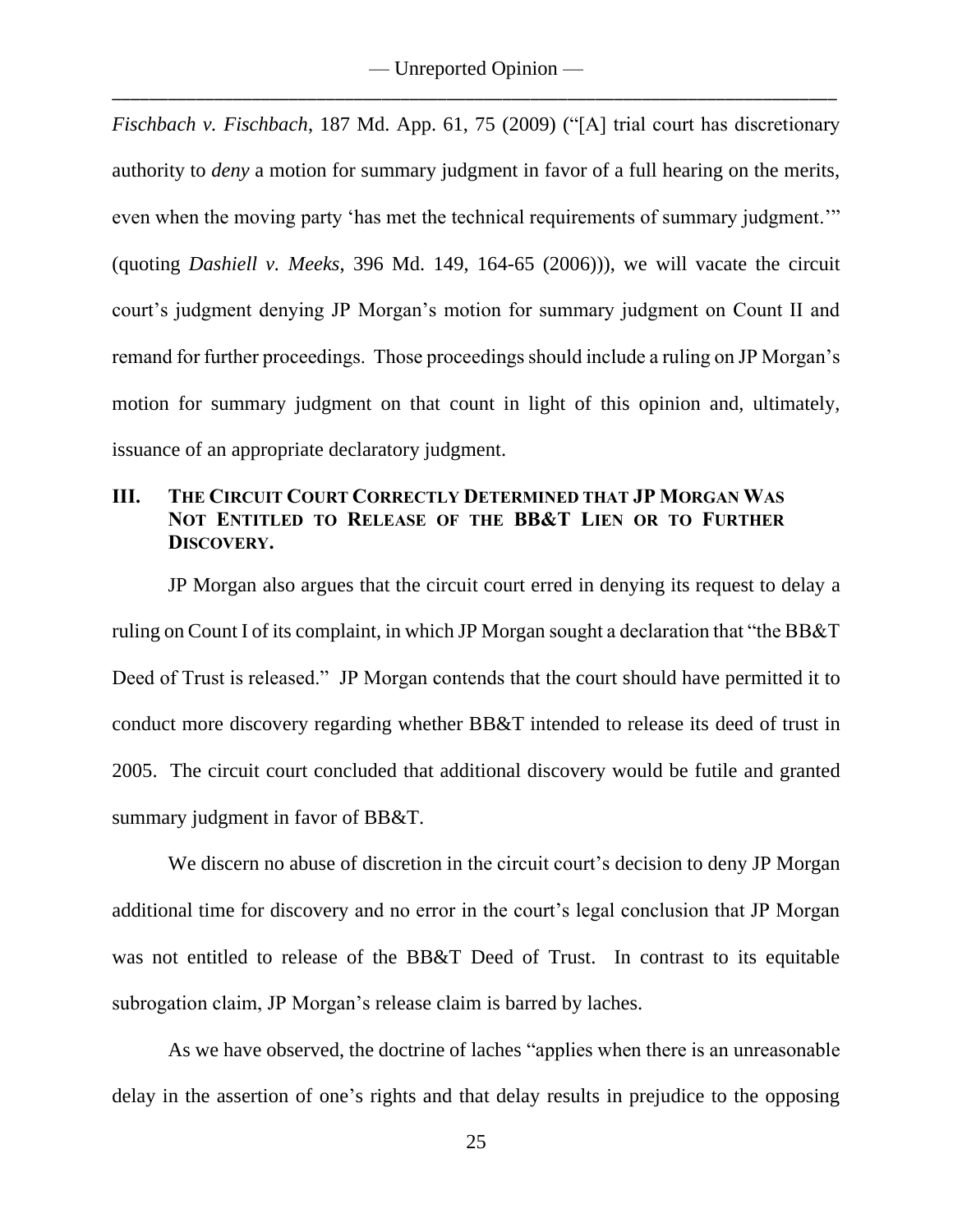party." *Egeli*, 184 Md. App. at 265 (quoting *Liddy*, 398 Md. at 244). We discern no error in the circuit court's conclusion that JP Morgan's 13-year delay in raising equitable subrogation was unreasonable and therefore satisfied that element of laches. As a sophisticated actor, JP Morgan was negligent in failing to ensure that the BB&T Deed of Trust was released or expressly subordinated to its own lien, and its 13-year delay in seeking to remedy its carelessness was unreasonable.

The circuit court also determined correctly that JP Morgan's delay in pursuing its release claim, in contrast to its equitable subrogation claim, was prejudicial to BB&T. As discussed, BB&T did not release its deed of trust, nor did the Waldrons terminate the BB&T Line of Credit. Instead, the line of credit remained open, the Waldrons continued to draw on it, and they subsequently defaulted. If the BB&T Deed of Trust were released now, BB&T would lose both (1) its priority position vis-à-vis any subsequent lienholders, including whoever, if anyone, currently holds the Wells Fargo Line of Credit and associated deed of trust, and (2) its security interest in the Property vis-à-vis the Waldrons and any other creditors. Although it is possible that that security interest may not net it any surplus in a foreclosure sale, the loss of its expected priority position and its security interest would be prejudicial. As a result, JP Morgan's release claim is barred by laches. On remand, the circuit court should enter an appropriate declaratory judgment to that effect.

> **JUDGMENT OF THE CIRCUIT COURT FOR FREDERICK COUNTY REVERSED IN PART AND VACATED IN PART. CASE REMANDED FOR ENTRY OF A**